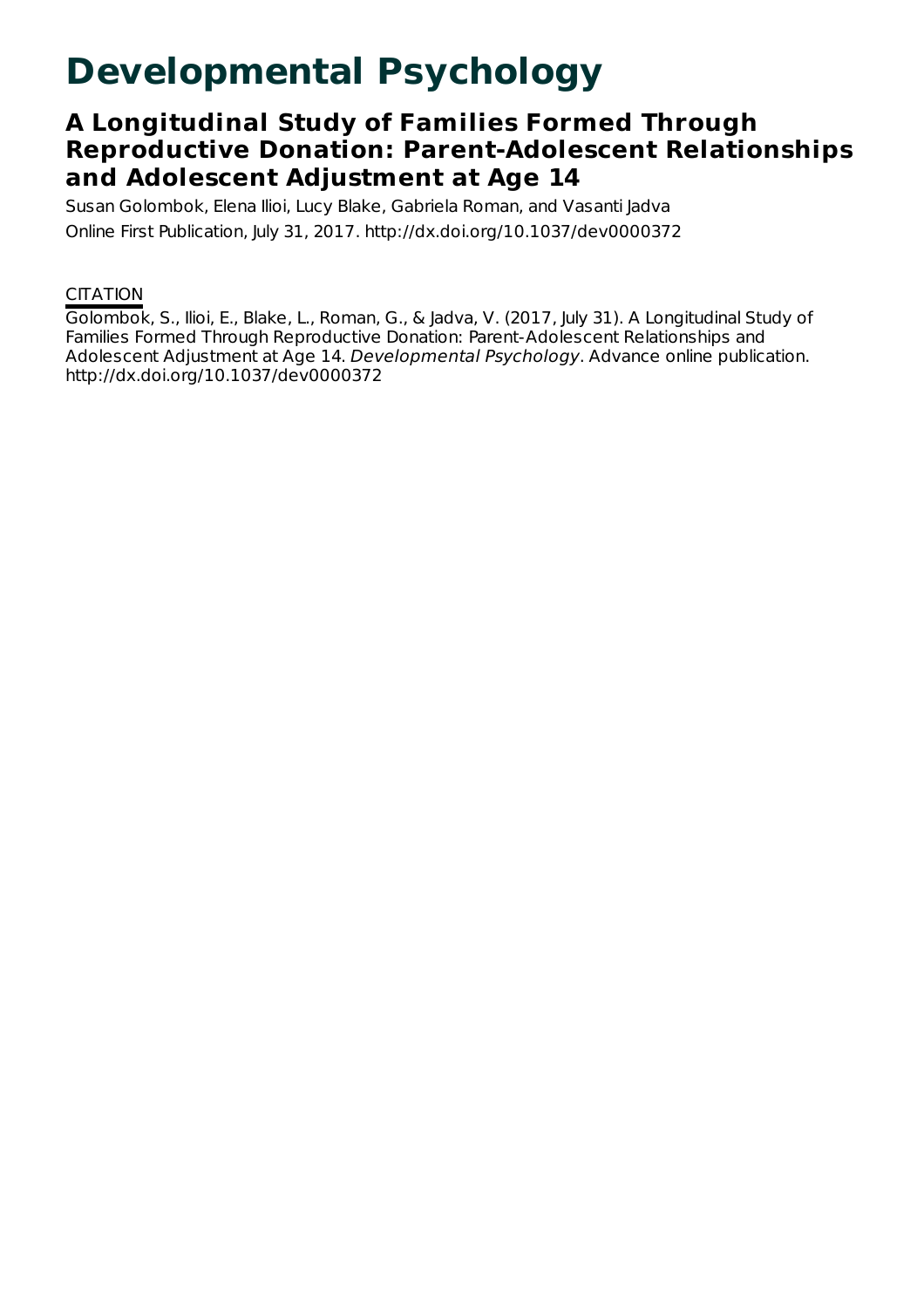### A Longitudinal Study of Families Formed Through Reproductive Donation: Parent-Adolescent Relationships and Adolescent Adjustment at Age 14

#### Susan Golombok, Elena Ilioi, Lucy Blake, Gabriela Roman, and Vasanti Jadva University of Cambridge

The aim of the 6th phase of this longitudinal study was to establish whether children born through assisted reproduction involving reproductive donation were at risk for psychological problems following the transition to adolescence at age 14 and, if so, to examine the nature of these problems and the mechanisms involved. Eighty-seven families formed through reproductive donation, including 32 donor insemination families, 27 egg donation families, and 28 surrogacy families, were compared with 54 natural conception families. Standardized interviews, questionnaires, and observational assessments of the quality of parent-adolescent relationships and adolescent adjustment were administered to mothers, adolescents, and teachers. The mothers in surrogacy families showed less negative parenting and reported greater acceptance of their adolescent children and fewer problems in family relationships as a whole compared with gamete donation mothers. In addition, less positive relationships were found between mothers and adolescents in egg donation families than in donor insemination families as rated by both mothers and adolescents. There were no differences between family types for the adolescents themselves in terms of adjustment problems, psychological well-being, and self-esteem. Longitudinal analyses showed no differences between family types in negative parenting from age 7 to age 14, and a weaker association between negative parenting and adjustment difficulties for gamete donation than natural conception and surrogacy families. The findings suggest that the absence of a genetic link between mothers and their children is associated with less positive mother-adolescent relationships whereas the absence of a gestational link does not have an adverse effect.

*Keywords:* assisted reproduction, surrogacy, gamete donation, adolescence, parent-child relationships

Since the birth of the first baby through in vitro fertilization in 1978 (Steptoe & Edwards, 1978), more than 5 million children have been born through assisted reproductive technologies (Adamson, 2012), an increasing number of whom are born by reproductive donation, that is, by the donation of gametes (eggs or sperm) or the hosting of a pregnancy for another woman (surrogacy; Richards, Pennings, & Appleby, 2012). Children born through egg donation lack a genetic link with their mother whereas children born through sperm donation (donor insemination) lack a genetic link with their father. In the case of surrogacy, children

lack a gestational link with their mother. Surrogacy children additionally lack a genetic link with their mother if the surrogate's egg was used in their conception. The current study constitutes the sixth phase of the first longitudinal investigation of parenting and child development in families created through reproductive donation, and focuses on the children's transition to adolescence when issues relating to identity and autonomy become salient and difficulties in parent-child relationships are most likely to arise (Smetana, Campione-Barr, & Metzger, 2006; Steinberg & Silk, 2002).

It has often been suggested that the creation of families through reproductive donation, whereby children lack a genetic and/or gestational relationship with their parents, may be detrimental to positive family functioning (Baran & Pannor, 1993; Daniels & Taylor, 1993; Velleman, 2005). This idea arose, in part, from studies of adoptive families, in which children similarly lack a biological connection to their parents. There is a large body of research demonstrating that adopted children show higher rates of emotional and behavioral problems than do nonadopted children (Palacios & Brodzinsky, 2010). However, recent meta-analyses have found these differences to be small, with the large majority of adopted children functioning within the normal range (Juffer & van IJzendoorn, 2005, 2007). In addition, the psychological problems shown by adopted children appear to be largely related to factors associated with the adoption, such as children's experiences of abusive or neglectful parenting and multiple caretakers in the years before the adoption took place, rather than the absence of

Susan Golombok, Elena Ilioi, Lucy Blake, Gabriela Roman, and Vasanti Jadva, Centre for Family Research, University of Cambridge.

This research was supported by a Wellcome Trust Senior Investigator Award (Award 097857/Z/11/Z). We would like to express our sincere thanks to the families who participated in this study.

This article has been published under the terms of the Creative Commons Attribution License [\(http://creativecommons.org/licenses/by/3.0/\)](http://creativecommons.org/licenses/by/3.0/), which permits unrestricted use, distribution, and reproduction in any medium, provided the original author and source are credited. Copyright for this article is retained by the author(s). Author(s) grant(s) the American Psychological Association the exclusive right to publish the article and identify itself as the original publisher.

Correspondence concerning this article should be addressed to Susan Golombok, Centre for Family Research, University of Cambridge, Free School Lane, Cambridge CB2 3RQ, United Kingdom. E-mail: [seg42@cam](mailto:seg42@cam.ac.uk) [.ac.uk](mailto:seg42@cam.ac.uk)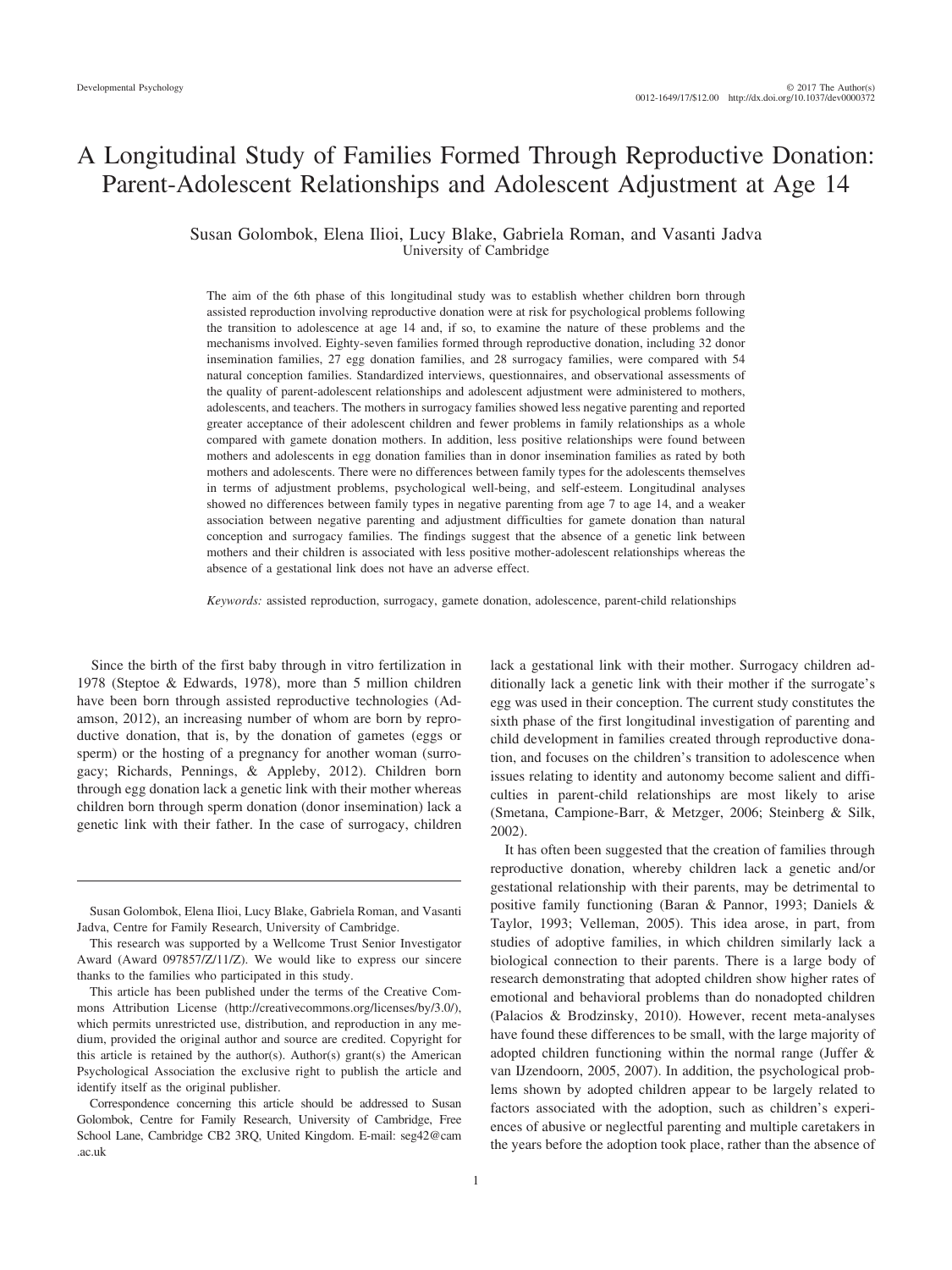a biological link to their adoptive parents (Palacios & Brodzinsky, 2010).

However, the transition to adolescence presents specific challenges for adopted children. It has been shown that adopted adolescents need to integrate their experiences of being adopted into a meaningful narrative in order to develop a secure sense of identity (Grotevant & Von Korff, 2011). Moreover, adopted children show an increase in adjustment problems at adolescence (Fergusson, Lynskey, & Horwood., 1995; Sharma, McGue, & Benson, 1996; van der Voort et al., 2014; van der Voort, Linting, Juffer, Bakermans-Kranenburg, & van IJzendoorn, 2013). Although children conceived by gamete donation and surrogacy differ from adopted children in that they have a genetic link to one parent (their father in egg donation and surrogacy families and their mother in donor insemination families), and are raised by their mother and father from birth, the absence of a genetic and/or gestational connection to a parent is considered to create important similarities between children born through reproductive donation and adopted children which may have implications for their identity development, psychological adjustment, and relationships with their parents [\(Cahn, 2009\)](#page-11-0).

Adoptive parents also face specific challenges when their children reach adolescence. Greater conflict has been found between adoptive parents and adopted adolescents than between nonadoptive parents and nonadopted adolescents (Rueter, Keyes, Iacono, & McGue, 2009). Moreover, poor communication about adoption has been associated with more negative relationships between adoptive parents and their adopted adolescents (Brodzinsky & Pinder-hughes, 2002; [Rueter & Koerner, 2008\)](#page-12-0). Adoptive parents are therefore encouraged to acknowledge the difference between adoptive and biological families and create a family environment that supports open communication about adoption (Brodzinsky, 2011).

Research on stepfamilies, in which one parent is genetically unrelated to the child, has also given rise to the idea that the absence of a genetic link between parents and children may have an adverse effect on family relationships and children's psychological adjustment. Stepfamilies, like adoptive families, are associated with raised levels of psychological problems for children (Dunn, Davies, O'Connor, & Sturgess, 2000; Dunn et al., 1998; Hetherington & Stanley-Hagan, 2002). This finding appears to be more marked in stepmother than in stepfather families (Dunn et al., 2000; Hetherington & Stanley-Hagan, 2002; O'Connor, Dunn, Jenkins, Pickering, & Rasbash, 2001). Once again, these difficulties appear to result from associated factors, such as disruption of the relationship with an existing parent and the acquisition of new family members, rather than the absence of a biological link between the stepparent and the child. Nevertheless, Dunn et al. (2000) reported that parents in families comprising both step and biological children were less affectionate toward, and less supportive of, their step than their biological children.

The earlier phases of the present longitudinal study were conducted when the children were at age 1 (Golombok, Lycett, et al., 2004a; Golombok, Murray, Jadva, MacCallum, & Lycett, 2004b), age 2 (Golombok, Jadva, Lycett, Murray, & MacCallum, 2005; Golombok, MacCallum, Murray, Lycett, & Jadva, 2006), age 3 (Golombok, Murray, Jadva, et al., 2006), age 7 (Golombok, Readings, Blake, Casey, Marks, et al., 2011; Golombok, Readings, Blake, Casey, Mellish, et al., 2011), and age 10 (Golombok, Blake, Casey, Roman, & Jadva, 2013). Contrary to the concerns that had been expressed regarding the potentially negative psychological consequences of reproductive donation, the differences identified between family types in the preschool years indicated more positive parent-child relationships in these families, irrespective of the type of reproductive donation used, than in the comparison group of natural conception families. The children themselves showed high levels of psychological adjustment but did not differ from the naturally conceived children in spite of their experience of highly involved parenting. In the middle school years, by which time children show an awareness of biological inheritance (Solomon, Johnson, Zaitchik, & Carey, 1996; Williams & Smith, 2010) and of the meaning and implications of the absence of a biological connection to parents (Brodzinsky, 2011), positive parent-child relationships prevailed, although the reproductive donation families no longer showed more positive parent-child relationships than did the natural conception families. With respect to the children, those born through surrogacy exhibited higher levels of adjustment difficulties than the naturally conceived children at age 7 but were below the cutoff for clinical problems and no longer differed from the natural conception children by age 10. This pattern is similar to that shown by transnationally adopted children (Stams, Juffer, Rispens, & Hoksbergen, 2000) and has been attributed to these children's need to confront identity-related issues at a young age (Juffer & van IJzendoorn, 2005). Likewise, children born through surrogacy may be concerned with issues relating to identity at an early age (Golombok et al., 2013).

In spite of the generally positive outcomes shown by families formed through egg donation, donor insemination, and surrogacy up to the middle school years, the challenges of adolescence may be more pronounced in families created by reproductive donation than in natural conception families. Thus the aim of the present phase of the study was to establish whether families formed through assisted reproductive technologies involving reproductive donation are at risk for psychological problems following the children's transition to adolescence and, if so, to examine the nature of these problems and the mechanisms involved. The study is founded upon a relational developmental systems approach as an underlying conceptual framework (Aldwin, 2014; Overton, 2015), whereby bidirectional relations between individuals, the family, and the wider social world are viewed as influential in development. More specifically, the study was guided by the theoretical and research literature on parenting showing that the quality of children's relationships with their parents is associated with children's psychological adjustment, such that positive aspects of parenting including warmth, sensitivity and acceptance are associated with positive child adjustment whereas conflict, hostility, and rejection are associated with more negative outcomes for children (Bornstein, 2002; Collins, Maccoby, Steinberg, Hetherington, & Bornstein, 2000; Lamb, 2012).

In line with this framework and the research literature on adoption and stepparenting, it was hypothesized that families formed through reproductive donation would show higher levels of difficulties in mother-adolescent relationships and adolescent adjustment problems than natural conception families, arising from the absence of a genetic and/or gestational connection between the adolescents and their parents. Differences were also hypothesized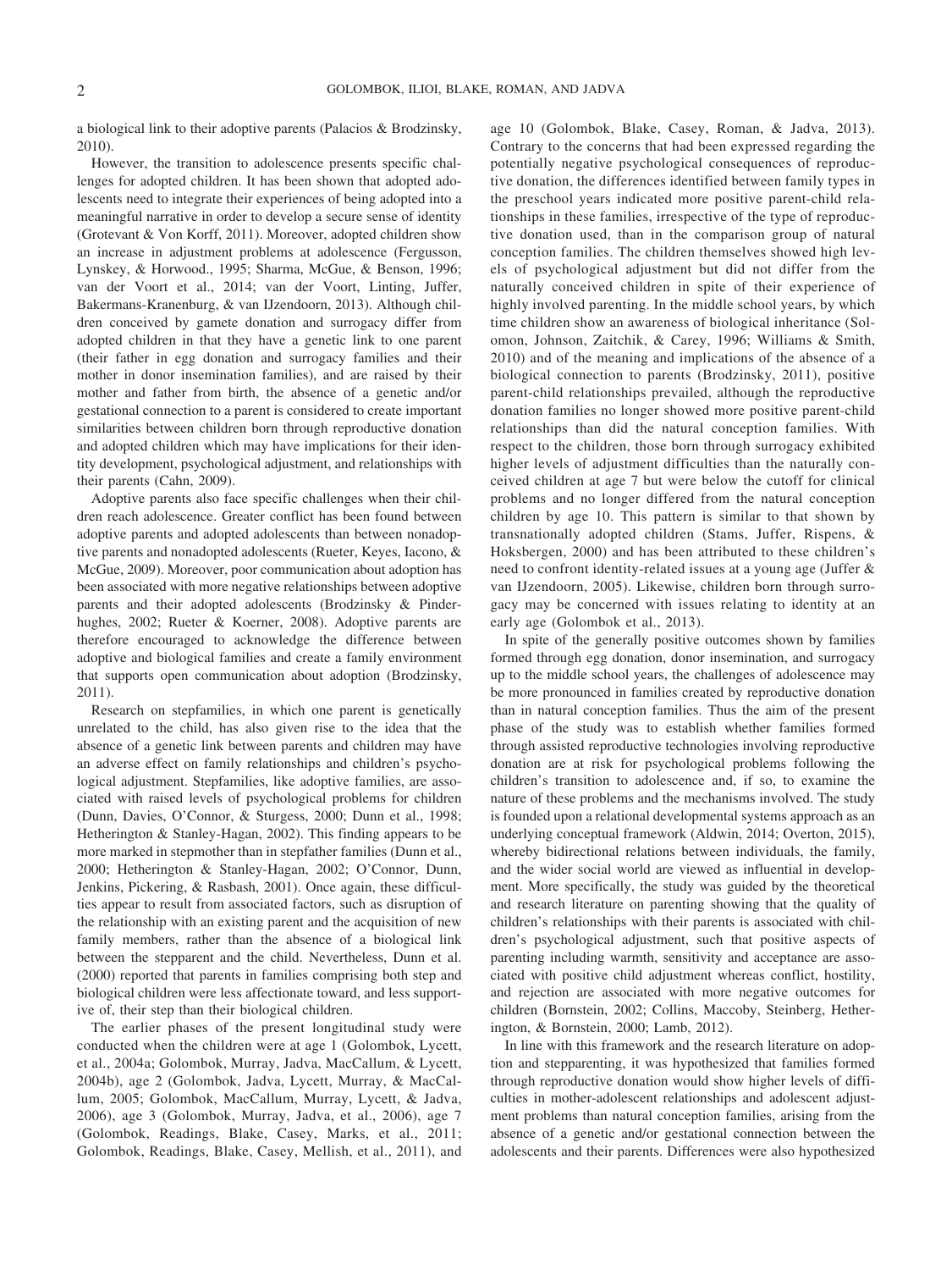according to the specific type of reproductive donation used. Surrogacy families were predicted to show higher levels of problems in mother-adolescent relationships and adolescent adjustment than gamete donation families due to the absence of a gestational link with the mother, as adolescents conceived using donated gametes were born to the parents who raised them, whereas adolescents in families created by surrogacy were born to another woman who conceived them with the specific intention of relinquishing them to the intended parents. In addition, egg donation families were predicted to show higher levels of problems in mother-adolescent relationships and adolescent adjustment than donor insemination families due to the absence of a genetic link with the mother as opposed to the father. As mothers are more involved with their children on a day-to-day basis than are fathers (Lamb, 2010, 2012), the absence of a genetic link to the mother may be more detrimental to family functioning than the absence of a genetic link to the father. It may also be relevant, as mentioned above, that children are more likely to experience psychological difficulties when raised by stepmothers than by stepfathers.

Two further hypotheses were tested longitudinally using data from Phase 4 when the children were aged 7 years and Phase 5 when the children were aged 10 years. The first was that parenting difficulties would become more marked at adolescence in reproductive donation than in natural conception families as the absence of a biological connection is expected to produce greater challenges at adolescence than in middle childhood. For the reasons outlined above, it was also hypothesized that parenting difficulties would become more marked in surrogacy than in gamete donation families, and in egg donation than in donor insemination families. The second focused on the impact of parenting in middle childhood on adolescent adjustment. Based on a cross-sectional study of assisted reproduction families showing a weaker association between maternal hostility and child depression in genetically unrelated than in genetically related mother-child dyads (Harold et al., 2011), it was predicted that the long-term association between negative parenting and adolescent adjustment would differ according to biological relatedness such that there would be a weaker association between preadolescent parenting problems and adolescent adjustment problems in reproductive donation families than in natural conception families.

#### **Method**

#### **Participants**

At Phase 5 of the study, parents were asked for permission to contact them again for follow up (see Golombok, Lycett, et al., 2004 and Golombok, Murray, et al., 2004 for details of the initial recruitment of families to the study). Those who agreed were approached by telephone, letter, or email as close as possible to the child's 14th birthday. The present phase of the study involved 87 families with a child born through reproductive donation including 32 families with a child born through donor insemination, 27 families with a child born through egg donation, and 28 families with a child born through surrogacy, and a comparison group of 54 families with a naturally conceived child, representing 91%, 84%, 90%, and 100%, respectively, of the number of donor insemination, egg donation, surrogacy, and naturally conceived families seen at Phase 5, and 89%, 84%, 86%, and 100%, respectively, of the number of donor insemination, egg donation, surrogacy, and naturally conceived families seen at Phase 4. These percentages include six families who participated at age 10 who had not taken part at age 7, and seven families who participated at age 14 who had not taken part at age 10. Of the 16 families who were lost to follow up between the present phase and the previous phase at age 10, six (37.5%) could not be traced, four (25%) actively withdrew, and the remaining six families (37.5%) were unable to participate due to other commitments but did not withdraw from the study. For ethical reasons, it was not possible to administer questionnaires or the observational assessment to adolescents who had not been informed of the method of their conception. Thus, 50 adolescents who were aware of the method of their conception (24 surrogacy adolescents, 16 egg donation adolescents, and 10 donor insemination adolescents) participated in the study, as well as 52 natural conception adolescents, representing 98% of eligible ado**lescents** 

As shown in Table 1, there were no differences between family types in the age or gender of the children. A one-way analysis of variance (ANOVA) showed that the age of the mother differed significantly between family types,  $F(3, 137) = 12.42$ ,  $p < .001$ , reflecting the older age of the egg donation  $(M = 53.66 \text{ years})$  and surrogacy  $(M = 51.60$  years) mothers than the donor insemination  $(M = 48.93 \text{ years})$  and natural conception  $(M = 48.27 \text{ years})$ mothers. There was also a significant difference between family types for number of siblings in the family,  $\chi^2(6) = 20.40, p < .01$ , with a greater number of siblings in the natural conception than in the reproductive donation families. Of the surrogacy families, 10 (35.7%) mothers were genetically related to their children as they used their own eggs to create the pregnancy.

Excluding the two families where the father had died, 83.5% of parents were still married or cohabiting at the time of the study. There was no significant difference between family types in the proportion of mothers who had separated or divorced from the child's father, although there was a nonsignificant trend toward higher relationship breakdown among the surrogacy and donor insemination families alongside a particularly low rate among the egg donation families,  $\chi^2(3) = 6.42$ ,  $p = .09$ . There was a significant difference between family types in mothers' educational level,  $\chi^2(3) = 15.16$ ,  $p = .002$ . The natural conception mothers had the highest rate of university degrees and the lowest rate was found among the surrogacy mothers. There was no difference in mothers' ethnic group between family types. Ninetytwo percent of mothers were White, with the remaining 8% identifying as Black or Asian.

#### **Procedure**

A psychologist trained in the study techniques visited the families at home. Written informed consent to participate in the investigation was obtained from the mother. Mothers and adolescents also gave written informed consent for the adolescents to participate. Ethical approval for the study was granted by the University of Cambridge Psychology, Research Ethics Committee. The mothers were administered a standardized interview that was digitally recorded. In addition, the mothers and adolescents completed standardized questionnaires and participated together in a video-recorded observational task that lasted 5–10 min. The adolescents' teachers completed a questionnaire to give an indepen-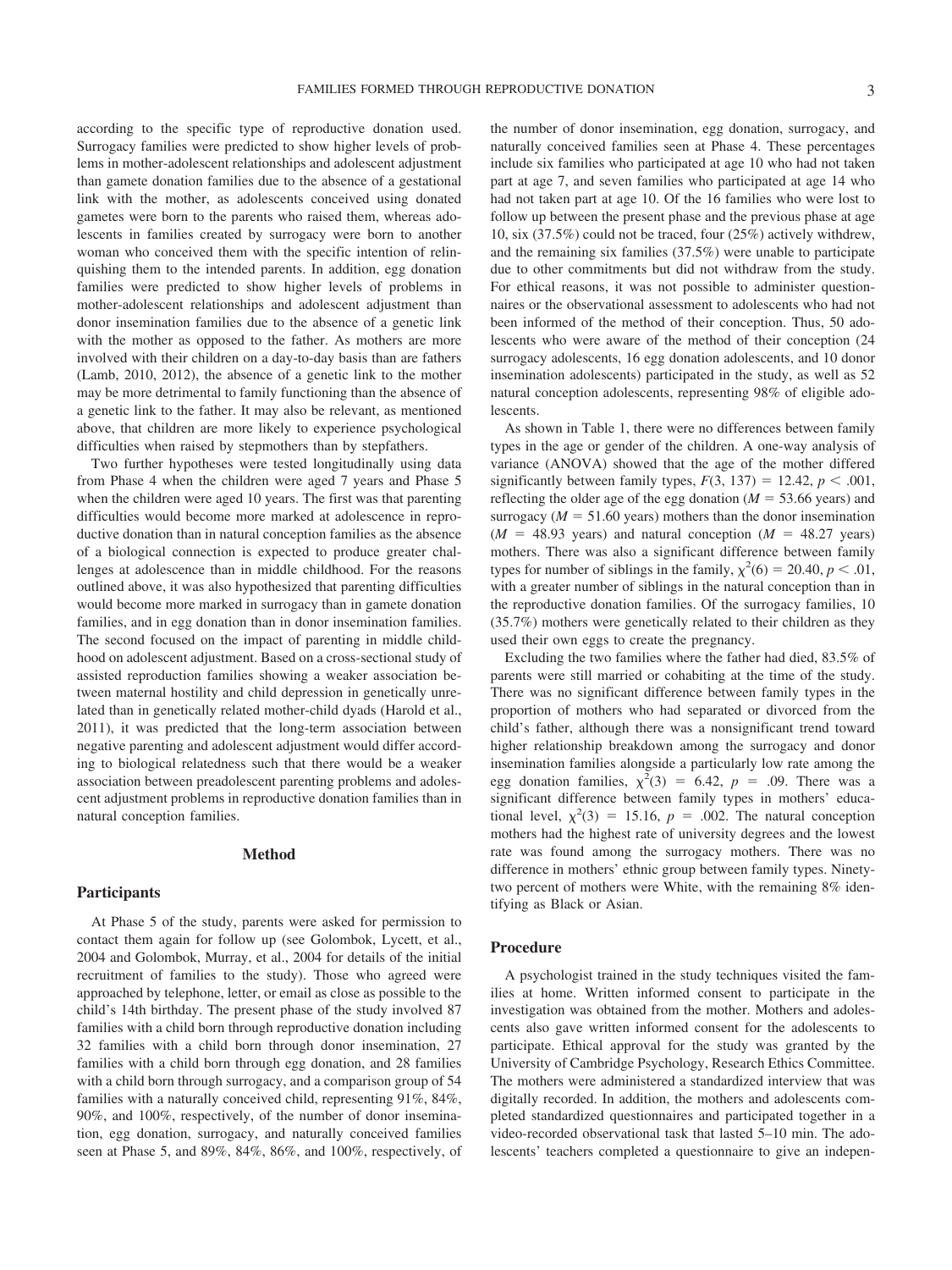|                                                   | Natural<br>conception |              | Surrogacy       |              | Egg donation    |              | Donor<br>insemination |              |               |                  |
|---------------------------------------------------|-----------------------|--------------|-----------------|--------------|-----------------|--------------|-----------------------|--------------|---------------|------------------|
| Variable                                          | Mean                  | SD           | Mean            | SD           | Mean            | SD           | Mean                  | SD           | F             | $\boldsymbol{p}$ |
| Age of mother (years)<br>Age of children (months) | 48.27<br>169.16       | 2.73<br>4.23 | 51.60<br>167.17 | 4.85<br>5.84 | 53.66<br>168.29 | 5.91<br>5.73 | 48.93<br>167.37       | 3.45<br>5.04 | 12.42<br>1.32 | .000<br>ns       |
|                                                   | $N(\%)$               |              | $N(\%)$         |              | $N(\%)$         |              | $N(\%)$               |              | $\chi^2$      | $\boldsymbol{p}$ |
| Child's gender                                    |                       |              |                 |              |                 |              |                       |              | 1.69          | ns               |
| Boy                                               | 25(46.3)              |              | 12(42.9)        |              | 15(55.6)        |              | 18(56.3)              |              |               |                  |
| Girl                                              | 29(53.7)              |              | 16(57.1)        |              | 12(44.4)        |              | 14 (43.8)             |              |               |                  |
| Number of siblings                                |                       |              |                 |              |                 |              |                       |              | 20.40         | .002             |
| $\theta$                                          | 4(7.4)                |              | 12(42.9)        |              | 13(48.1)        |              | 11(34.4)              |              |               |                  |
|                                                   | 41(75.9)              |              | 13(46.4)        |              | 11(40.7)        |              | 17(53.1)              |              |               |                  |
| $2+$                                              | 9(16.7)               |              | 3(10.7)         |              | 3(11.1)         |              | 4(12.5)               |              |               |                  |
| <b>Marital Status</b>                             |                       |              |                 |              |                 |              |                       |              | 6.42          | .09              |
| Married                                           | 48 (88.9)             |              | 21(75)          |              | 25(92.6)        |              | 22(73.3)              |              |               |                  |
| Separated/divorced                                | 6(11.1)               |              | 7(25.0)         |              | 2(7.4)          |              | 8(26.7)               |              |               |                  |
| Ethnic group:                                     |                       |              |                 |              |                 |              |                       |              | 2.90          | ns               |
| White                                             | 47 (97.9)             |              | 25(100)         |              | 23(92.0)        |              | 26(96.3)              |              |               |                  |
| Non-white                                         | 1(2.1)                |              | 0(0)            |              | 2(8)            |              | 1(3.7)                |              |               |                  |
| Mothers' educational level                        |                       |              |                 |              |                 |              |                       |              | 15.16         | .002             |
| No university degree                              | 19(35.2)              |              | 22(78.6)        |              | 16(59.3)        |              | 19(59.4)              |              |               |                  |
| University degree                                 | 35(64.8)              |              | 6(21.4)         |              | 11(40.7)        |              | 13(40.6)              |              |               |                  |

Table 1 *Sociodemographic Information by Family Type*

dent assessment of the adolescents' adjustment. As data were obtained by interview on issues relating to the child's conception, it was not possible for interviewers to be blind to family type. However, a section of the interview on the child's psychological adjustment was rated by a child psychiatrist who was unaware of the method of the child's conception.

#### **Measures**

#### **Mother-child relationships**

*Interview with mother.* The mothers were interviewed using an adaptation of a semistructured interview designed to assess the quality of the mother-child relationship that has been validated against observational ratings of mother-child relationships in the home (Quinton & Rutter, 1988) and has been used successfully in previous studies of assisted reproduction families (Golombok et al., 2013; Golombok, Readings, Blake, Casey, Marks, et al., 2011, Golombok, Readings, Blake, Casey, Mellish, et al., 2011). Detailed accounts are obtained of the child's behavior and the mother's response to it, with particular reference to interactions relating to warmth and control. A flexible style of questioning is used to elicit sufficient information for each variable to be rated by the researcher using a standardized coding scheme based upon a detailed coding manual. Thus ratings are carried out by the researcher using in-depth information obtained from the mother rather than by the mother herself.

The following variables were coded at Phases 4, 5, and 6 of the study: (a) *expressed warmth* from 1 (*little*) to 5 (*high expressed warmth*) took account of the mother's tone of voice, facial expressions, and gestures in addition to what the mother said about the child; (b) *sensitive responding* from 1 (*low*) to 4 (*high*) represented the mother's ability to recognize and respond appropriately to her child's needs; (c) *quality of interaction* from 1 (*low*) to 4 (*very*

*high*) was based on the extent to which the mother and child wanted to be with each other and enjoyed each other's company; (d) *frequency of battles* from 0 (*never/rarely*) to 5 (*a few times daily*) assessed the frequency of mother-child conflict; (e) *level of battles* from 0 (*none*) to 3 (*major*) assessed the severity of motherchild conflict; and (f) *resolution* from 0 (*full resolution*) to 3 (*no resolution*) assessed the attempt made to resolve the conflict. To establish interrater reliability, 47 randomly selected interviews were coded by a second interviewer and the interclass correlation coefficients were as follows: expressed warmth, .70; sensitive responding, .56; quality of interaction, .79; frequency of battle, .99; level of battle,.96; and resolution, .88.

*Index of Family Relationships (IFR).* Mothers and adolescents completed this 25-item questionnaire designed to measure problems in family relationships (Hudson, 1989). The total score, which ranges from 0 to 100, gives an assessment of family relationship difficulties, with higher scores representing greater difficulties. Internal consistencies for the original sample ranged from 0.91 to 0.98, and for the present sample are .91 and .94 for the mother and adolescent questionnaires, respectively. The IFR has been found to show good discriminant validity and to distinguish between families with and without clinical problems.

*Parental Acceptance Rejection Questionnaire (PARQ).* The short 24-item version of this questionnaire was administered to both mothers and adolescents to provide total scores of maternal acceptance/rejection comprising subscales of warmth/affection, hostility aggression, indifference/neglect, and undifferentiated rejection (Rohner, 2001). Mothers completed the questionnaire regarding their feelings toward their adolescents and the adolescents completed the questionnaire regarding their perceptions of their mothers' feelings toward them. Thus data on maternal acceptance/ rejection was obtained from both mothers and adolescents. Higher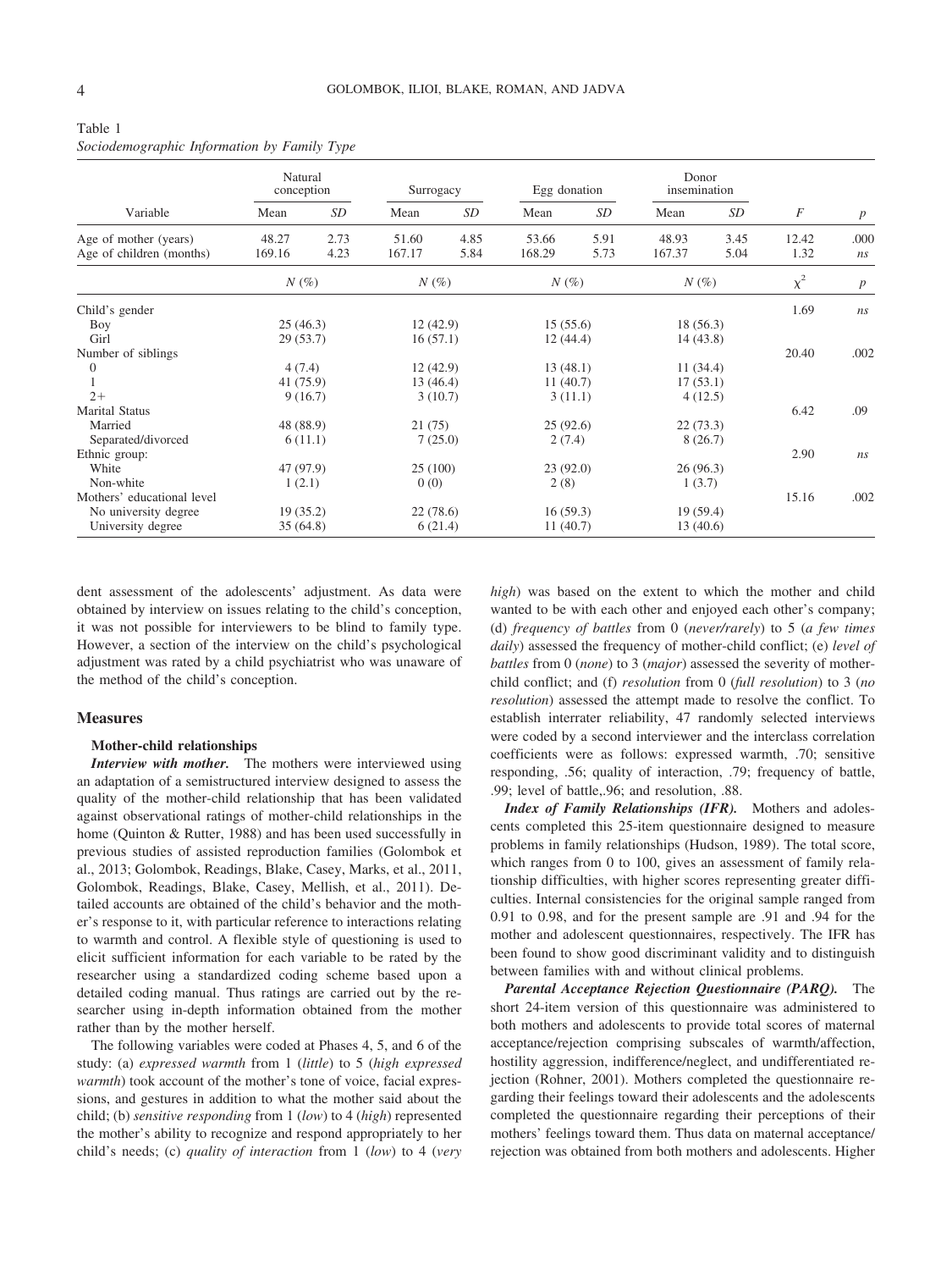scores represent greater rejection whereas lower scores represent greater acceptance, with scores above 60 representing higher levels of rejection than acceptance. The PARQ has been reported to have good internal consistency, with alpha values of 0.91 and 0.84, respectively, for the parent and adolescent versions. The alpha values for the current study were .66 and .82, respectively, for the parent and adolescent versions, with the discrepancy for the parent version resulting from high levels of maternal acceptance in the present study.

*Parental Control Scale (PCS).* This 13-item measure of parental control was completed by mothers and adolescents to provide total scores of behavioral control (Rohner, 2001). Mothers completed the questionnaire regarding the control they enforced on their adolescents and the adolescents completed the questionnaire regarding their perceptions of the control their mothers enforced on them. Thus data on maternal control was obtained from the perspectives of both mothers and adolescents. Higher scores reflected higher levels of behavioral control, with scores ranging from 13–26 indicating low control, 27–39 indicating moderate control, 40 – 45 indicating firm control, and 46 –52 indicating restrictive control. The PCS has been shown to have good internal consistency with an average alpha of 0.73 from a meta-analysis of studies using this measure (Rohner & Khaleque, 2003). The alphas for the current sample were .75 and .84 for mothers and adolescents, respectively.

*Mother-adolescent interaction.* Mothers and adolescents participated together in a video-recorded observational assessment involving a vacation planning task in which they were given 5 min to plan a 2-week family holiday for which they had unlimited funds (Grotevant & Cooper, 1985). Mother-adolescent dyads were instructed to talk freely about whom they wished to go on the holiday, where they wished to go, and what they planned to do while there. The session was coded using the Parent-Child Interaction System (Deater-Deckard & Petrill, 2004) to assess the construct of mutuality, that is, the extent to which the mother and child engaged in positive dyadic interaction characterized by warmth, mutual responsiveness, and cooperation. The following variables were rated on a 7-point scale ranging from 1 (*no instances*) to 7 (*constant, throughout interaction*): (a) *mother's responsiveness to child* assessed the extent to which the mother responded immediately and contingently to the child's comments, questions, or behaviors; (b) *child's responsiveness to mother* assessed the extent to which the child responded immediately and contingently to the mother's comments, questions, or behaviors; (c) *dyadic reciprocity* assessed the degree to which the dyad showed shared positive affect, eye contact, and a "turn-taking" (conversationlike) quality of interaction; and (d) *dyadic cooperation* assessed the degree of agreement about whether and how to proceed with the task. To establish interrater reliability, 47 randomly selected interviews were coded by two raters who were unaware of family type. The intraclass correlations for child's responsiveness to mother, dyadic reciprocity, and dyadic cooperation were 0.61, 0.71, and 0.69, respectively. It was not possible to calculate an intraclass correlation for mother's responsiveness to child due to the restriction of range of the scores as most dyads obtained scores at the top end of the scale.

#### **Children's psychological adjustment**

*Strengths and Difficulties Questionnaire (SDQ).* The presence of adolescent psychological problems was assessed with the SDQ (Goodman, 2001) administered to mothers and adolescents. The SDQ produces an overall score of adolescent adjustment with scores of 13 or below classified as within the normal range, scores of 14 –16 classified as borderline and scores of 17 or above classified as abnormal, that is, indicating psychological disorder. An independent assessment of the adolescents' psychological adjustment was obtained by administering the SDQ to teachers. Following permission from the mother, the questionnaire was mailed to the adolescent's teacher with an enclosed stamped addressed envelope for return to the researcher. Teachers were informed by covering letter that their responses to the questionnaire would not be reported back to the adolescent's family or school. For teachers' questionnaires, scores of 11 or below are classified as within the normal range, scores of 12–15 are classified as borderline, and scores of 16 or above are classified as abnormal.

The SDQ has been shown to have good internal consistency, test-retest and interrater reliability, and concurrent and discriminative validity (Goodman, 2001). For example, based on an epidemiological sample of more than 10,000 children in the United Kingdom (Goodman, 2001), internal consistency (Cronbach's alpha) was found to be  $0.73$ , test–retest reliability after  $4-6$  months was 0.62, and, in terms of validity, scores above the 90th percentile predicted a substantially raised probability of independently diagnosed psychiatric disorders. Internal consistencies for mothers, adolescents, and teachers, respectively, in the current study were .69, .77, and .62. In a review of the reliability and validity of the SDQ based upon 48 studies involving more than 130,000 children, Stone, Otten, Engels, Vermulst, and Janssens (2010) found the psychometric properties of the SDQ to be strong.

*Rosenberg Self-Esteem Scale.* The Rosenberg Self-Esteem Scale was administered to adolescents to provide a measure of overall self-worth (Rosenberg, 1979). This 10-item questionnaire ranging from 10 to 30, for which higher scores represent higher self-esteem and scores below 15 suggest low self-esteem, has been shown to have high internal consistency, with an average alpha of 0.81 across studies in different nations (Schmitt & Allik, 2005). Cronbach's alpha was .89 for the present sample. In addition, the scale has been found to be negatively correlated with anxiety and depression (Torrey, Mueser, McHugo, & Drake, 2000) thus demonstrating construct validity.

*Engagement, Perseverance, Optimism, Connectedness, and Happiness Measure of Adolescent Wellbeing (EPOCH).* The 20-item EPOCH was administered to adolescents to produce a total score of positive psychological functioning ranging from 20 to 100, with higher scores representing more positive functioning (Kern, Benson, Steinberg, & Steinberg, 2016). Although this is a new measure and, as such, lacks a body of data on its psychometric properties, it was administered to assess positive functioning in adolescence as opposed to the absence of psychological problems. Test–retest reliability has been shown to be satisfactory across 3 weeks, ranging from .55 for Connectedness to .61 for Happiness, and internal consistency has been found to be high, ranging from .85 to .95 in different samples. For the present sample, Cronbach's alpha was .89. EPOCH scores have been shown to be negatively correlated with measures of emotional distress and behavior problems indicating that the EPOCH is a valid measure of adolescent well-being.

*Ratings of psychiatric disorder.* The presence of adolescent psychiatric disorder was assessed during the interview with the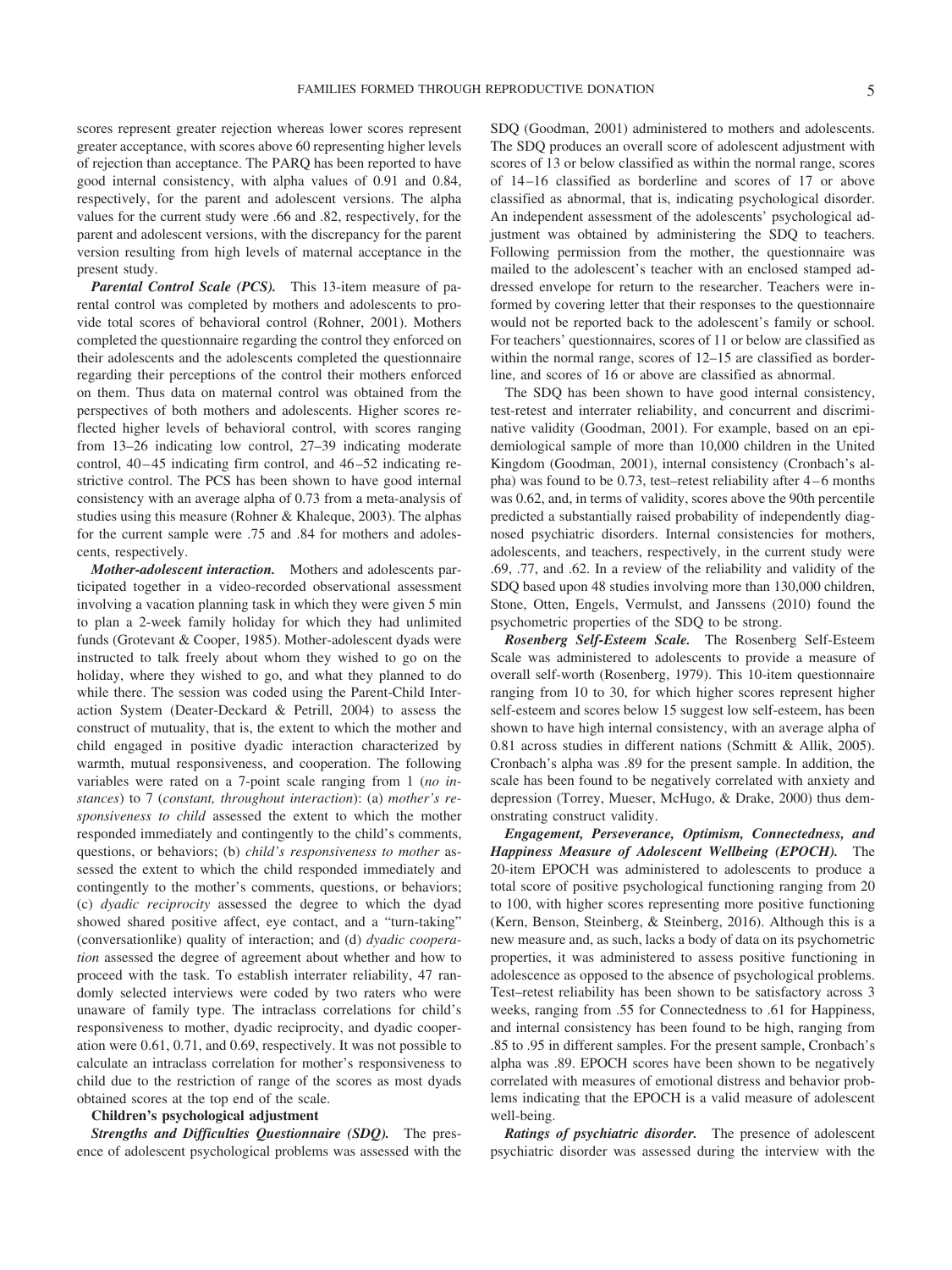mother using a standardized procedure (Rutter, Cox, Tupling, Berger, & Yule, 1975). Detailed descriptions were obtained of any emotional or behavioral problems shown by the adolescent. These descriptions of actual behavior, which included information about where the behavior was shown, severity of the behavior, frequency, precipitants, and course of the behavior over the past year, were transcribed and rated by a child psychiatrist who was unaware of the nature of the study. A high level of reliability  $(r =$ .85) between ratings made by social scientists and those made "blindly" by a child psychiatrist has been demonstrated for this procedure and validity has been established through a high level of agreement between interview ratings of children's psychological problems and mothers' assessments of whether or not their children had emotional or behavioral difficulties (Rutter et al., 1975). Psychological problems, when identified, were rated according to severity on a 3-point scale ranging from 0 (*no disorder*) through 1 (*slight disorder*) to 2 (*marked disorder*) and type (emotional disorder, conduct disorder, mixed emotional and conduct disorder, developmental disorder, ADHD, psychotic disorder, or other disorder).

#### **Analysis Plan**

In the first instance, confirmatory factor analysis was conducted with the interview variables relating to parenting quality (comparative fit index  $[CFI] = 1.00$ ; Tucker-Lewis index  $[TLI] = 1.00$ ; root-mean-square error of approximation  $[RMSEA] = .03, 90\%$ confidence interval  $\text{[CI]} = [.00, .11]$ ). Two factors were obtained, each with item loadings of at least 0.43. The first factor (comprising expressed warmth, sensitive responding, and quality of interaction) was labeled positive parenting and the second factor (comprising frequency of battles, level of battles, and resolution) was labeled negative parenting. The correlation between the two factors was  $r = -.37$ ,  $p = .001$ , showing a slight negative relation between them. Comparisons between the surrogacy, egg donation, donor insemination, and natural conception families at age 14 were conducted using univariate and multivariate analyses of variance. Where significant overall differences were found between family types, the following Helmert contrasts were carried out: reproductive donation families versus natural conception families (RD vs. NC) to establish whether there were differences between families where children lacked a genetic and/or gestational relationship with their parents and families with biologically related children, surrogacy families versus gamete (egg and sperm) donation families (S vs. GD) to establish whether families with children who lacked a gestational relationship with their mother differed from families where mothers had given birth to their children, and egg donation families versus donor insemination families (ED vs. DI) to establish whether families where children lacked a genetic link to their mother differed from families where children lacked a genetic link to their father. Effect sizes for the Helmert contrasts were calculated using Cohen's *d*. For the comparisons between the reproductive donation and natural conception families, the sample size was large enough to detect an effect size of .34 for a power of 0.80, and for the comparisons between the surrogacy and gamete donation families, and between the egg donation and donor insemination families, it was possible to detect effect sizes of .45 and .52, respectively for a power of 0.80. As the demographic variables that differed significantly between groups (mothers' age, number of siblings in the family, and mothers' educational level) were not correlated with the dependent variables, these were not entered into the analyses as covariates.

For the longitudinal analysis of parenting difficulties over time, a mixed analysis of variance with Helmert contrasts was used to investigate differences between family types in negative parenting between age 7 and age 14. Path analysis was used to examine the relation between negative parenting and child adjustment over time. All families who had data at a minimum of one time point were included, producing an enhanced sample of 165 families. First, longitudinal confirmatory factor analysis with measurement invariance constraints was applied across the negative parenting variables obtained at child ages 7, 10, and 14 to ensure the creation of robust measures that functioned equivalently over time. The negative parenting factor achieved partial measurement equivalence and excellent fit to the data  $(CFI =$ .95; TLI = .96; RMSEA = .04, 90% CI [.00, .07]). The path analysis first focused on examining stability in negative parenting over time. The relation between negative parenting and child adjustment was then tested through the inclusion of mothers' SDQ scores at age 14 as an outcome variable in the model. The models were conducted using Mplus v.7.4. Model fit was considered excellent for CFI and TLI values  $\geq .95$  and acceptable for CFI and TLI values  $\geq .90$ . Although the RMSEA is reported for the models (adequate fit is achieved for RMSEA  $\leq .08$ and excellent fit is achieved for RMSEA  $\leq$ .06), it was not used for the evaluation of model fit as the RMSEA underperforms in small samples.

#### **Results**

#### **Comparisons Between the Surrogacy, Egg Donation, Donor Insemination, and Natural Conception Families at Age 14**

**Mother-child relationships.** As shown in Table 2, the positive parenting factor scores and the negative parenting factor scores from the interview with mothers were entered into a multivariate analysis of variance (MANOVA) with family type as the between-subjects factor. Wilks'  $\lambda$  was significant,  $F(6, 272) =$ 2.90,  $p < .01$ . One-way ANOVAs found a significant difference between groups for negative parenting,  $F(3, 137) = 4.10, p < .01$ , but not for positive parenting. With respect to the questionnaires, the mothers' and adolescents' IFR scores were entered into a MANOVA with family type as the between-subjects factor. Wilks'  $\lambda$  was significant,  $F(6, 184) = 5.11, p < .001$ . One-way ANOVAs identified a significant difference between groups for both mothers' scores,  $F(3, 93) = 10.16$ ,  $p < .001$ , and adolescents' scores,  $F(3, 93) = 2.92$ ,  $p < .05$ . In addition, the mothers' and adolescents' total acceptance/rejection scores on the PARQ were entered into a MANOVA with family type as the between-subjects factor. Wilks'  $\lambda$  was significant,  $F(6, 184) = 3.06$ ,  $p < .05$ . One-way ANOVAs identified a significant difference between groups for mothers' scores,  $F(3, 93) = 5.42$ ,  $p < .01$ , but not for adolescents' scores. The mothers' and adolescents' total scores on the PCS were also entered into a MANOVA with family type as the betweensubjects factor. Wilks'  $\lambda$  was not significant,  $F(6, 180) = 0.56$ ,  $p = ns$ , showing that there was no difference in maternal control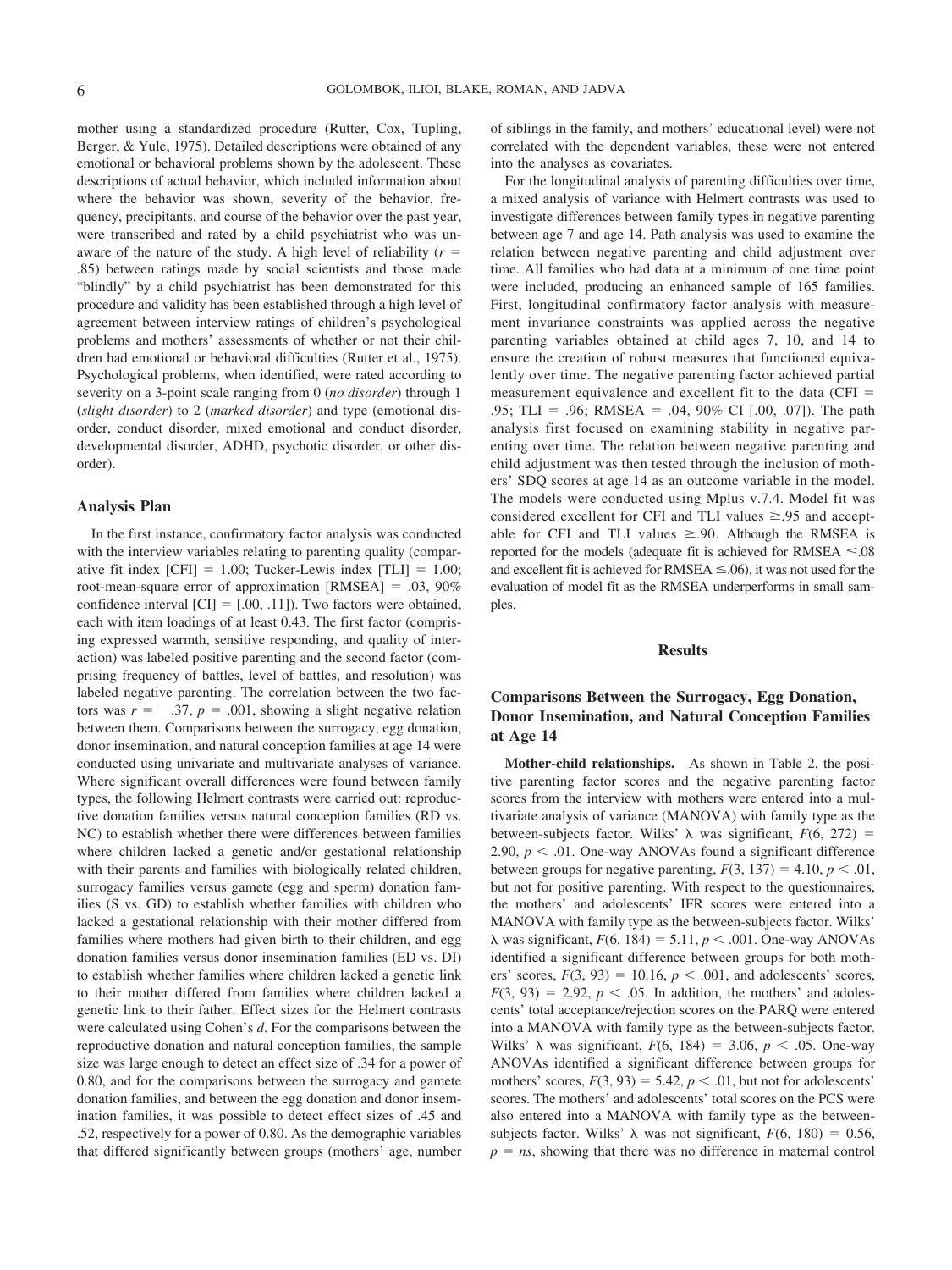Table 2

|                                                          |                       |      |           |           |              |       |                       |      |                |                  | Contrasts          |     |                  |     |                  |     |
|----------------------------------------------------------|-----------------------|------|-----------|-----------|--------------|-------|-----------------------|------|----------------|------------------|--------------------|-----|------------------|-----|------------------|-----|
|                                                          | Natural<br>conception |      | Surrogacy |           | Egg donation |       | Donor<br>insemination |      |                |                  | NC vs<br><b>RD</b> |     | S vs GD          |     | ED vs DI         |     |
| Variable                                                 | Mean                  | SD   | Mean      | <b>SD</b> | Mean         | SD    | Mean                  | SD   | $\overline{F}$ | $\boldsymbol{p}$ | $\boldsymbol{p}$   | d   | $\boldsymbol{p}$ | d   | $\boldsymbol{p}$ | d   |
| Quality of parenting                                     |                       |      |           |           |              |       |                       |      | 2.90           | .009             |                    |     |                  |     |                  |     |
| Positive parenting <sup>a</sup>                          | $-.10$                | .87  | .03       | .86       | .04          | .66   | $-.13$                | .71  | .43            | ns               | ns                 | .09 | ns               | .11 | ns               | .26 |
| Negative parenting <sup>b</sup>                          | $-.09$                | .70  | $-.19$    | .58       | .26          | .53   | .15                   | .40  | 4.10           | .008             | ns                 | .49 | .003             | .77 | ns               | .23 |
| Index of family relationships <sup>b</sup>               |                       |      |           |           |              |       |                       |      | 5.11           | .000             |                    |     |                  |     |                  |     |
| Mother                                                   | 11.61                 | 7.93 | 6.37      | 4.99      | 20.86        | 12.11 | 10.80                 | 3.91 | 10.16          | .000             | n <sub>s</sub>     | .09 | .000             | .77 | .002             | .46 |
| Adolescent                                               | 14.32                 | 9.93 | 12.96     | 7.56      | .30<br>21.   | 14.87 | 10.61                 | 8.09 | 2.92           | .038             | n <sub>S</sub>     | .05 | ns               | .36 | .012             | .89 |
| Parental acceptance/Rejection questionnaire <sup>b</sup> |                       |      |           |           |              |       |                       |      | 3.06           | .007             |                    |     |                  |     |                  |     |
| Mother                                                   | 29.32                 | 4.26 | 27.28     | 2.70      | 32.50        | 5.92  | 27.40                 | 2.54 | 5.42           | .002             | n <sub>s</sub>     | .01 | .034             | .61 | .003             | .59 |
| Adolescent                                               | 28.78                 | 4.95 | 27.61     | 3.42      | 30.18        | 5.69  | 26.10                 | 2.72 | 1.92           | ns               | ns                 | .23 | ns               | .22 | .031             | .91 |
| Parental control scale <sup>b</sup>                      |                       |      |           |           |              |       |                       |      | .56            | ns               |                    |     |                  |     |                  |     |
| Mother                                                   | 35.14                 | 4.86 | 35.95     | 3.70      | 36.93        | 5.93  | 34.80                 | 3.29 | .69            | ns               | ns                 | .24 | ns               | .05 | ns               | .16 |
| Adolescent                                               | 33.42                 | 6.94 | 35.50     | 7.23      | 33.66        | 6.59  | 33.10                 | 6.85 | .48            | ns               | ns                 | .14 | ns               | .30 | ns               | .08 |
| Observational assessment <sup>a</sup>                    |                       |      |           |           |              |       |                       |      | 1.49           | ns               |                    |     |                  |     |                  |     |
| Mother responsiveness                                    | 6.07                  | 1.02 | 6.09      | .92       | 6.57         | .51   | 6.29                  | .95  | 1.13           | ns               | ns                 | .22 | ns               | .48 | ns               | .36 |
| Child responsiveness                                     | 6.02                  | .95  | 5.73      | 1.63      | 6.57         | .64   | 6.43                  | 1.13 | 1.81           | ns               | ns                 | .08 | ns               | .61 | ns               | .15 |
| Dyadic reciprocity                                       | 4.57                  | .64  | 4.68      | 1.58      | 3.86         | .94   | 5.43                  | .97  | 1.85           | ns               | ns                 | .04 | ns               | .21 | ns               | .15 |
| Dyadic cooperation                                       | 5.52                  | .28  | 5.36      | 1.52      | 5.64         | .84   | 6.29                  | 1.11 | .94            | ns               | ns                 | .07 | ns               | .39 | ns               | .66 |

*Means, SDs, F, and p Values for Comparisons of the Interview, Questionnaire, and Observational Assessment of the Quality of Parent-Adolescent Relationships Between Family Types*

*Note.* NC = natural conception;  $RD$  = reproductive donation (surrogacy, egg donation and donor insemination combined);  $S$  = surrogacy;  $GD$  = gamete donation (egg donation and donor insemination combined);  $ED = egg$  donation;  $DI =$ 

<sup>a</sup> Higher scores represent fewer difficulties. <sup>b</sup> Higher scores represent greater difficulties.

between family types as rated by mothers or adolescents. Finally, the variables relating to the construct of mutuality from the observational assessment of mother-adolescent interaction (mother responsiveness, child responsiveness, dyadic reciprocity, and dyadic cooperation) were entered into a MANOVA with family type as the between-subjects factor. Wilks'  $\lambda$  was not significant,  $F(12)$ ,  $211$ ) = 1.49,  $p = ns$ , showing that there was no difference in mother-adolescent interaction between family types.

In order to test the first hypothesis that families in which children lacked a genetic and/or gestational relationship with their parents would show higher levels of difficulties in motheradolescent relationships than families with biologically related children, contrasts between the reproductive donation families and the natural conception families were carried out for the variables that showed an overall difference between family types. None of these contrasts was significant showing that the reproductive donation families did not differ from the natural conception families with respect to the quality of mother-adolescent relationships.

In terms of the second hypothesis that families with children who lacked a gestational relationship with their mother would show higher levels of difficulties in mother-adolescent relationships than families in which mothers had given birth to their children, contrasts between surrogacy families and gamete donation families were carried out for the variables that differed between family types. The level of negative parenting was found to be significantly lower in the surrogacy families than in the gamete donation families (S vs. GD,  $p < .01$ ,  $d = .77$ ). In addition, the mothers' IFR scores were lower in the surrogacy families compared with the gamete donation families (S vs. GD,  $p < .001$ ,  $d =$ .77), reflecting lower levels of family relationship difficulties in the surrogacy families. There was no difference between the surrogacy families and the gamete donation families for the adolescents' scores. Similarly, the contrasts for the PARQ showed lower scores in the surrogacy families compared with the gamete donation families for mothers (S vs. GD,  $p < .05$ ,  $d = .61$ ), reflecting greater parental acceptance in the surrogacy families, but not for adolescents.

Regarding the third hypothesis that families in which children lacked a genetic link to their mother would show higher levels of difficulties in mother-adolescent relationships than families in which children lacked a genetic link to their father, contrasts between egg donation families and donor insemination families were carried out for the variables that differed between family types. For the IFR, higher scores were found in the egg donation families compared with the donor insemination families for both mothers and adolescents (ED vs. DI,  $p < .01$ ,  $d = .46$  for mothers; ED vs. DI,  $p < .05$ ,  $d = .89$ , for adolescents), reflecting greater family relationship difficulties in the egg donation families. Similarly, for the PARQ, mothers and adolescents from egg donation families obtained higher scores than mothers and adolescents from donor insemination families (ED vs. DI,  $p < .01$ ,  $d = .59$  for mothers; ED vs. DI,  $p < .05$ ,  $d = .91$  for adolescents), reflecting lower parental acceptance in the egg donation families.

**Adolescent adjustment.** One-way ANOVAs with family type as the between-subjects factor were carried out for the SDQ separately for the mothers' and teachers' scores in order to maximize the number of participants in each analysis. There were no significant differences between family types for either mothers or teachers [\(Table 3\)](#page-8-0). Although only just over half of the teachers completed the SDQ, there was no significant difference in mothers' total SDQ scores between those adolescents for whom teachers' SDQ scores were available and those for whom they were not,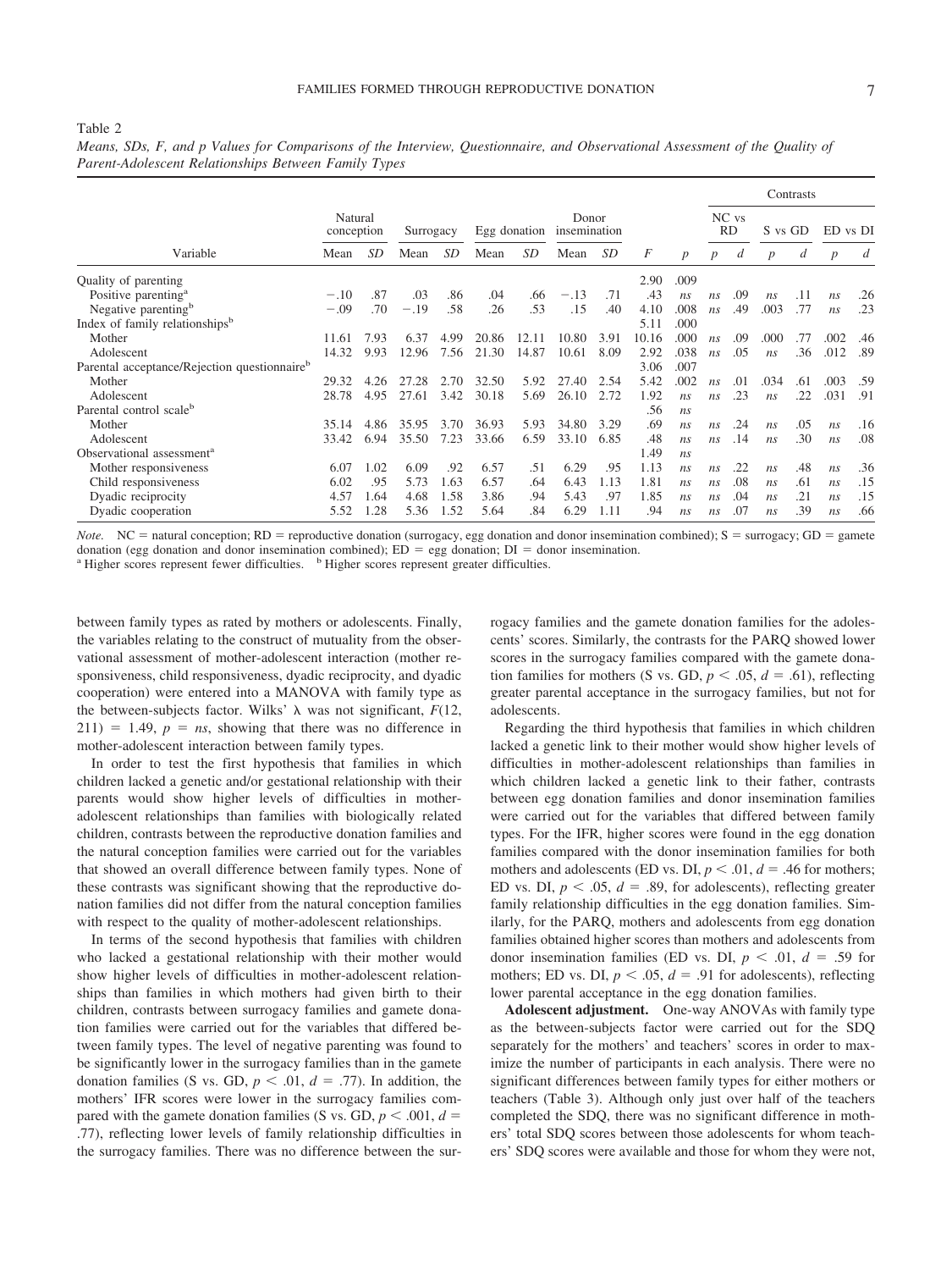| ana ine EPOCH, SDQ, ana Kosenberg Self-Esteem Scale Completea by Adolescents Between Family Types |                       |      |           |      |                 |      |                       |           |      |                  |                    |     |                  |     |                  |                |
|---------------------------------------------------------------------------------------------------|-----------------------|------|-----------|------|-----------------|------|-----------------------|-----------|------|------------------|--------------------|-----|------------------|-----|------------------|----------------|
|                                                                                                   |                       |      |           |      |                 |      |                       |           |      |                  | Contrasts          |     |                  |     |                  |                |
|                                                                                                   | Natural<br>conception |      | Surrogacy |      | Egg<br>donation |      | Donor<br>insemination |           |      |                  | NC vs<br><b>RD</b> |     | S vs<br>GD       |     |                  | ED vs<br>DI    |
| Variable                                                                                          | Mean                  | SD   | Mean      | SD   | Mean            | SD   | Mean                  | <i>SD</i> | F    | $\boldsymbol{p}$ | $\boldsymbol{p}$   | d   | $\boldsymbol{p}$ | d   | $\boldsymbol{p}$ | $\mathfrak{a}$ |
| Strengths and Difficulties Questionnaire (SDO) <sup>b</sup>                                       |                       |      |           |      |                 |      |                       |           |      |                  |                    |     |                  |     |                  |                |
| Mothers' ratings                                                                                  | 4.47                  | 3.71 | 5.61      | 3.85 | 5.70            | 2.75 | 4.76                  | 3.19      | L.04 | ns               | ns                 | .31 | ns               | .24 | ns               | .31            |
| Teachers' ratings                                                                                 | 3.76                  | 3.94 | 7.00      | 5.73 | 5.61            | 5.17 | 4.58                  | 3.87      | 1.76 | ns.              | ns                 | .22 | <sub>ns</sub>    | .44 | ns               | .22            |
| Adolescent adjustment                                                                             |                       |      |           |      |                 |      |                       |           |      |                  |                    |     |                  |     |                  |                |
| <b>EPOCH</b> <sup>a</sup>                                                                         | 3.72                  | .63  | 3.78      | .54  | 3.64            | .58  | 3.75                  | .29       | .18  | ns               | ns                 | .23 | ns               | .02 | ns               | .23            |
| SDO <sup>b</sup>                                                                                  | 9.55                  | 4.74 | 9.00      | 5.23 | 10.75           | 5.90 | 8.40                  | 3.94      | .566 | ns               | ns                 | .47 | ns               | .02 | ns               | .47            |
| Rosenberg Self-Esteem Scale <sup>a</sup>                                                          | 22.81                 |      | 24.05     | 4.75 | 22.75           | 6.93 | 22.40                 | 6.20      | .30  | ns.              | ns                 | .05 | ns               | .01 | ns               | .05            |

*Means, SDs, F, and p Values for Comparisons of the Strengths and Difficulties Questionnaire Completed by Mothers and Teachers*<br>and the EPOCH, SDO, and Rosenberg Self-Esteem Scale Completed by Adolescents Between Equily Ty *and the EPOCH, SDQ, and Rosenberg Self-Esteem Scale Completed by Adolescents Between Family Types*

Note. SDQ = Strengths and Difficulties Questionnaire; EPOCH = Engagement, Perseverance, Optimism, Connectedness and Happiness Measure of Adolescent Wellbeing; NC = natural conception; RD = reproductive donation (surrogacy, egg donation and donor insemination combined); S = surrogacy; GD = gamete donation (egg donation and donor insemination combined);  $ED = egg$  donation;  $DI =$  donor insemination.<br><sup>a</sup> Higher scores represent fewer difficulties. <sup>b</sup> Higher scores represent greater difficulties.

and no significant difference between family types in the proportion of teachers who did not complete this questionnaire.

The adolescents' scores on the EPOCH, the SDQ, and the Rosenberg Self-Esteem Scale were entered into a MANOVA with family type as the between-subjects factor. Wilks'  $\lambda$  was not significant,  $F(9, 216) = 0.45$ ,  $p = ns$ , showing that there was no difference in adolescents' adjustment between family types as rated by the children themselves.

Thus, there was no evidence in support of the first hypothesis that adolescents who lacked a genetic and/or gestational relationship with their parents would show higher levels of adjustment difficulties than those who were biologically related to their parents. Neither was there evidence for the second hypothesis that adolescents who lacked a gestational relationship with their mother would show higher levels of adjustment difficulties than those whose mothers had given birth to them, or for the third hypothesis that adolescents who lacked a genetic connection to their mother would show higher levels of adjustment difficulties than those who lacked a genetic connection to their father.

The child psychiatrist identified psychiatric disorder among four (14.3%) surrogacy adolescents (2 with emotional disorder and 2 with developmental disorder), three (11.5%) egg donation adolescents (2 with emotional disorder and 1 with epilepsy), three (9.7%) donor insemination adolescents (2 with emotional disorder and 1 with mixed emotional and conduct disorder), and one (1.9%) naturally conceived adolescent (with emotional disorder). There was no difference between family types in the presence of psychiatric disorder,  $\chi^2(3) = 4.88$ ,  $p = ns$ . However, there was a significant difference between family types when psychiatric disorder was subdivided into slight and marked disorder,  $\chi^2(6)$  = 14.54,  $p < .05$ , reflecting a higher proportion of adolescents in surrogacy families showing a marked disorder (10.7%) compared with 1.9% of adolescents in natural conception families and none in egg donation or donor insemination families.

#### **Longitudinal Analysis of Negative Parenting From Age 7 to Age 14**

The variable negative parenting was entered into a mixed ANOVA with Helmert contrasts, with time as the within-subjects

factor and family type as the between-subjects factor. Wilks'  $\lambda$  was significant with respect to time,  $F(2, 160) = 993.47, p < .01,$ reflecting an increase in negative parenting between age 7 and age 10, followed by a decrease between age 10 and age 14. For the interaction between time and family type, Wilks'  $\lambda$  was not significant,  $F(6, 320) = 0.89$ ,  $p = ns$ , showing that change in negative parenting over time was similar for all family types.

#### **Longitudinal Analysis of the Association Between Negative Parenting and Adolescent Adjustment at Age 14**

A path analysis whereby factor scores of negative parenting at each time point were used as predictors of factor scores of negative parenting at the subsequent time point revealed high stability across all time points in individual differences in negative parenting, with a similar pattern for all four family types. To investigate the influence of negative parenting on adolescent adjustment, the path analysis was modified to include mothers' SDQ scores at age 14 which were regressed onto mothers' negative parenting scores at age 14. In addition, to investigate long-term influences, indirect paths were specified from parenting at ages 10 and 7 to mothers' SDQ scores at age 14, via parenting at age 14. As shown in [Table](#page-9-0) [4,](#page-9-0) higher levels of adjustment difficulties at age 14 were explained by higher levels of negative parenting for naturally conceived adolescents and for adolescents conceived through surrogacy, but not for adolescents conceived by egg donation or donor insemination. Tests of indirect effects indicated the presence of adverse influences of negative parenting as early as 7 years beforehand, when the child was aged 7, as mothers who showed higher levels of negative parenting at the earlier time points maintained a higher level of negative parenting over time, relative to other mothers.

#### **Discussion**

Despite the concern that children born through reproductive donation would be at risk for psychological difficulties at adolescence, the findings of the present phase of this longitudinal study of families formed through egg donation, donor insemination, and surrogacy showed that these families did not differ from natural

<span id="page-8-0"></span>Table 3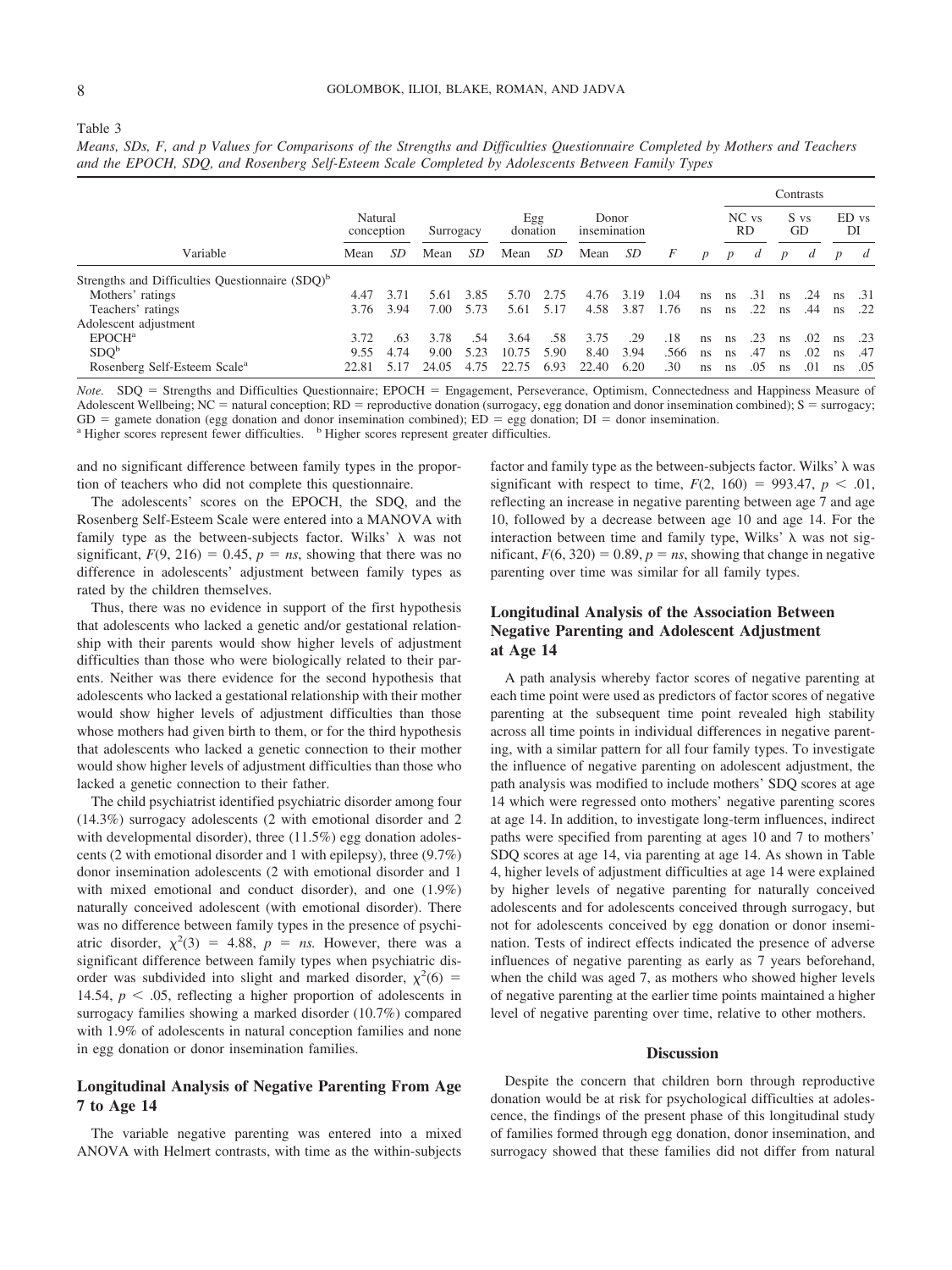<span id="page-9-0"></span>

|--|--|

|  |  |  |  | Path Analysis of the Influence of Negative Parenting on Mothers' Strengths and Difficulty Questionnaire Scores |  |
|--|--|--|--|----------------------------------------------------------------------------------------------------------------|--|
|  |  |  |  |                                                                                                                |  |

| Variable                                                   | Natural conception             | Surrogacy                        | Donor<br>insemination           | Egg donation           |
|------------------------------------------------------------|--------------------------------|----------------------------------|---------------------------------|------------------------|
| Stability in negative parenting over time                  |                                |                                  |                                 |                        |
| Age $7 \rightarrow$ Age 10                                 | $.87***$ $-.79$ , $.95$ ]      | $.90^{***}$ [.82, .97]           | $.86***$ [.77, .95]             | $.88***$ [.76, .97]    |
| Age $10 \rightarrow$ Age 14                                | $.86^{**}$ [.78, .93]          | $.89***$ [.83, .94]              | $.84***$ $-.75$ , $.94$ ]       | $.90***$ $5.84,.97$ ]  |
| Prediction of SDQ scores at age 14 from negative parenting |                                |                                  |                                 |                        |
| Age $14$                                                   | $.34$ <sup>**</sup> [.10, .59] | $.29^{\circ}$ [.01, .57]         | .02 $(ns)$ [-.28, .31]          | .06 $(ns)$ [-.34, .46] |
| Age $10 \rightarrow$ Age 14                                | $.29^{**}$ [.01, .51]          | $.26^*$ [.003, .51]              | .01 ( <i>ns</i> ) $[-.24, .26]$ | .05 $(ns)$ [-.31, .42] |
| Age 7 $\rightarrow$ Age 10 $\rightarrow$ Age 14            | $.25^{**}$ [.06, .45]          | $.23^{\dagger}$ [ $-.001, .46$ ] | .01 $(ns)$ [-.20, .23]          | .05 $(ns)$ [-.27, .37] |
|                                                            | <b>CFI</b>                     | TLI                              | <b>RMSEA</b>                    | RMSEA 90% CI           |
| Model fit                                                  | .98                            | .96                              | .14                             | [.00, .23]             |

*Note.* SDQ = Strengths and Difficulties Questionnaire; CFI = comparative fit index; TLI = Tucker-Lewis index; RMSEA = root-mean-square error of approximation; CI = confidence interval. The numbers in square brackets represent 95% confidence intervals.  $\phi^{\dagger} p = .051$ .  $\phi^* p \le .01$ .  $\phi^* p \le .001$ .

 $= .051.$   $^{*}p \le .05.$   $^{**}p \le .01.$   $^{***}p \le .001.$ 

conception families when the children reached age 14. The interview and observational ratings, as well as the scores on questionnaires for which norms were available, were characteristic of positive mother-adolescent relationships and well-adjusted adolescents. A possible explanation for this finding lies in the mothers' high motivation to have children. Children born through reproductive donation are, by necessity, planned and there is evidence to show that planned pregnancies are associated with more positive psychological outcomes for mothers and children (Carson et al., 2013; Nelson & O'Brien, 2012), with a longitudinal study of adolescents born as a consequence of unplanned pregnancies showing raised levels of externalizing problems at age 14 (Hayatbakhsh et al., 2011).

Where differences in the quality of mother-adolescent relationships were identified between family types, these reflected more positive relationships in the surrogacy families compared with the gamete donation families. The mothers in surrogacy families showed less negative parenting and reported greater acceptance of their adolescent children and fewer problems in family relationships as a whole. These findings are unexpected, given that surrogacy is considered to be the most controversial form of reproductive donation and has been assumed to carry the greatest psychological risks; not only are the children relinquished by the woman who gave birth to them but also negative societal attitudes toward surrogacy prevail (Anderson, 2000; Brazier, Campbell, & Golombok, 1998). However, surrogacy is a complex process that requires a trusting relationship between the intended parents and the surrogate, and the majority of couples who become parents in this way maintain contact with the surrogate as the child grows up (Jadva, Blake, Casey, & Golombok, 2012). Thus, surrogacy is not undertaken lightly and couples who have followed this route to parenthood are not only highly committed to becoming parents but also are willing to accept a third party into the process of forming a family. As surrogacy is not something that most prospective parents would contemplate even when faced with infertility, it is perhaps not surprising that their strong desire for a child translates into more positive parenting than that shown by parents of children conceived by gamete donation. It may also be relevant that 10 (35.7%) of the surrogacy mothers had used their own eggs to create the pregnancy and thus were genetically related to their children.

Differences were also identified between the egg donation families and the donor insemination families. These differences indicated less positive relationships between mothers and adolescents in egg donation families than in donor insemination families both in terms of mothers' acceptance of their adolescents and the functioning of the family as a whole. Importantly, these differences were identified not only from the mothers' reports but also from the adolescents' reports which gives greater weight to the findings. Although it is essential to stress that the scores for both mothers and children in egg donation families are indicative of high levels of maternal acceptance and family functioning, inspection of the mean scores shows the donor insemination families to be similar to the natural conception comparison group whereas the egg donation families show less positive scores. This finding is in line with the hypothesis that the absence of a genetic link between mothers and their children would present more difficulties for mother-child relationships than would the absence of a genetic link between children and their fathers. Although there was no significant difference in the rates of divorce or separation between family types, it is notable that only 7.4% of egg donation families had separated or divorced. This is very low compared with the national divorce rate reported by the Office of National Statistics which is 28% for couples with children of this age and suggests that mothers who do not have a genetic tie to their children may be more likely to remain with their children's father.

Regarding the adolescents, there were no differences between family types in emotional or behavioral problems as assessed by the SDQ completed by mothers, teachers, and the adolescents themselves. Neither were there differences in adolescent wellbeing or self-esteem. For all of these measures, the adolescents obtained scores that reflected high levels of psychological adjustment. The ratings of interview transcripts by a child psychiatrist who was unaware of the child's family type were in line with these findings. The higher proportion of adolescents in surrogacy families who showed a marked disorder reflected developmental disorder in two of the three adolescents with this classification which is unlikely to be related to the quality of family relationships.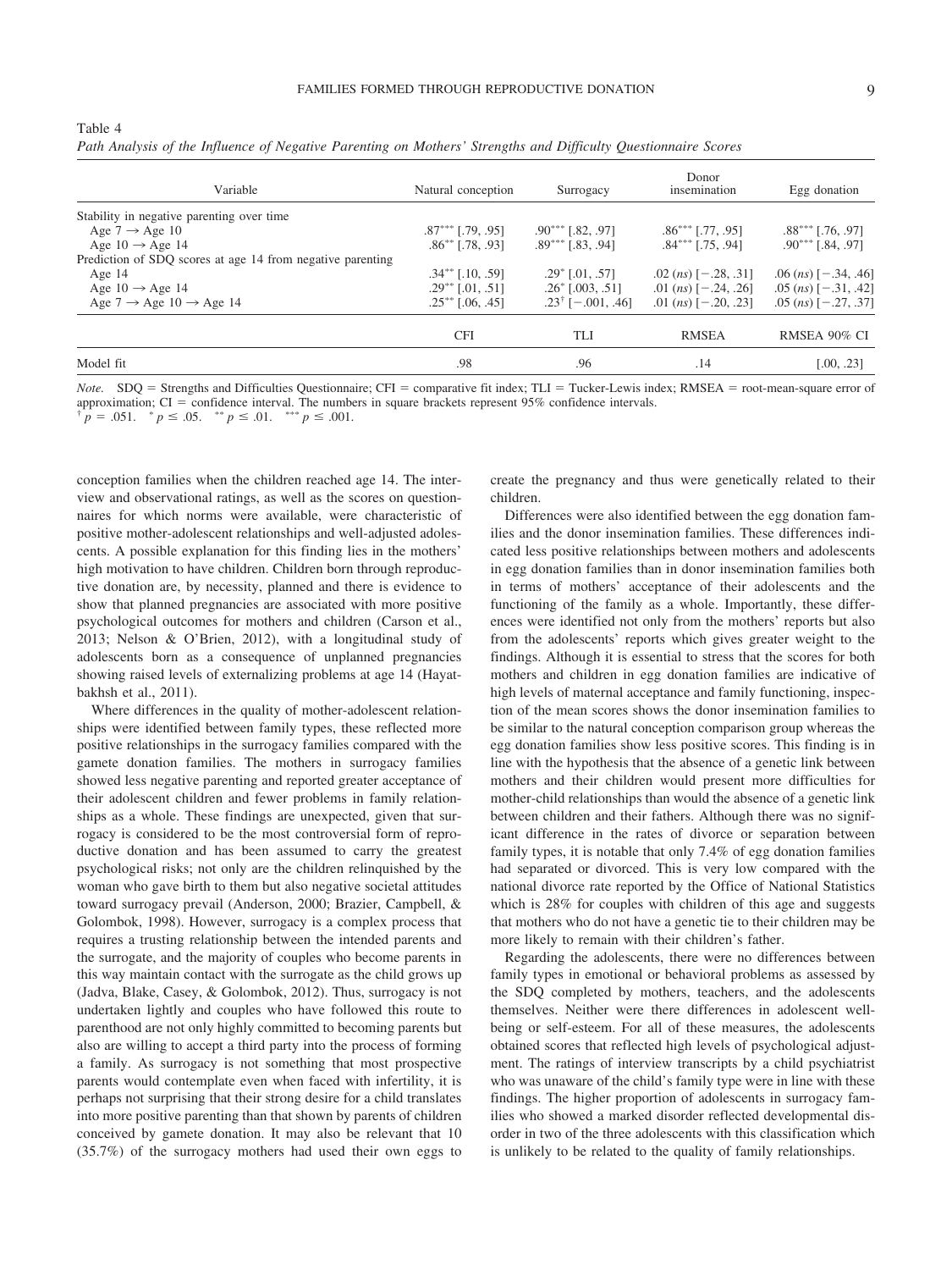No differences were found for the observational measure of mother-adolescent interaction. Although this suggests that the groups did not differ in the quality of dynamic interactions between mothers and their adolescents, it is possible that the task of planning a family holiday was not sufficiently emotive or salient to elucidate differences in interaction patterns. The use of a conflict task was considered but was felt to be inappropriate with these particular families due to the sensitivities associated with the circumstances of the children's birth. In terms of mothers' level of control of their children, no difference was identified between family types.

Although it has been suggested that the additional challenges of adolescence may result in greater difficulties in parenting for families created by reproductive donation than for natural conception families, no differences were found between family types in negative parenting from middle childhood to adolescence. In all family types, negative parenting increased between age 7 and age 10 and then decreased between age 10 and age 14. This finding is consistent with a meta-analysis of parent-child conflict over time which concluded that conflict peaks during early adolescence (age 10 –12) and then declines (Laursen, Coy, & Collins, 1998). In line with the hypothesis that there would be a weaker association between negative parenting and adjustment difficulties for genetically unrelated than genetically related mother-adolescent dyads, an association was found between negative parenting and adjustment difficulties at age 14 for naturally conceived adolescents but not for adolescents conceived by egg donation or donor insemination. This finding is consistent with the view that the association between parenting and child adjustment is, to some extent, genetically transmitted (Harold et al., 2011; Rutter, 2006). Although the surrogacy families were similar to the natural conception families in showing an association between negative parenting and adolescent adjustment difficulties at age 14, this finding may result from the presence of a genetic connection between one third of the surrogacy mothers and their children. It should be noted that differences between family types with respect to the presence of a relation between maternal negativity and child behavior problems were inferred based on the pattern of significant and nonsignificant findings.

A limitation of the study is the small sample size. As a consequence, differences between family types may not have been detected. Nevertheless, consistent differences were identified from different informants even with this small sample size, with large and medium effect sizes for the IFR and the PARQ. A further limitation was the low response rate (51%) from teachers which may have biased the findings to the extent that teachers may have been reluctant to complete questionnaires for adolescents who were showing emotional or behavioral problems. However, 40 (28.3%) of the teachers were not approached because the mothers did not give permission and thus the response rate from teachers who were asked to complete the questionnaire was 71.2%. In addition, there was no difference in the proportion of missing teachers' questionnaires between family types and no difference in mothers' SDQ scores between families with and without teachers' questionnaires. Sampling bias may also have arisen from families lost to follow up since the previous phase of the study. However, the retention rate was high and attrition did not differ according to family type. A further limitation of the small sample was that the

surrogacy families could not be divided into subsamples of families with genetically related, and genetically unrelated, children.

The study had a number of advantages. In particular, this is the only longitudinal study worldwide of parenting and child development in surrogacy families and, with the exception of a previous study by the same research team, the only longitudinal study of parenting and child development in egg donation and donor insemination families. Moreover, it is the first study to obtain data from the children themselves. In addition, the ratings of adolescent psychiatric disorder by a child psychiatrist who was "blind" to family type, as well as the teachers' questionnaires, provided independent validation of the data obtained from mothers and adolescents. A further advantage is that parenting quality was assessed using the same interview procedure at three time points from age 7 to age 14 which enabled longitudinal analyses of negative parenting and its association with adolescent adjustment to be carried out.

From a theoretical perspective, studying families where children lack a biological connection to their parents can increase understanding of the importance of biological relatedness for parentchild relationships and child adjustment. More specifically, studying families formed through reproductive donation can help establish whether the lack of a genetic and/or gestational link between parents and their children has an adverse impact on parenting or adolescent adjustment in the absence of the potentially confounding factors associated with adoption and living in a stepfamily. Overall, the findings of this longitudinal study of children born through egg donation, donor insemination, and surrogacy did not indicate raised levels of mother-adolescent relationship difficulties or adolescent adjustment problems compared with natural conception families. However, the differences identified between the egg donation and donor insemination families suggest that the absence of a genetic link between mothers and their children is associated with less positive mother-adolescent relationships than is the absence of a genetic link between the father and the child. In contrast, it appears that the absence of a gestational link between mothers and their children does not have an adverse effect on the quality of mother-child relationships at adolescence.

#### **References**

- Adamson, D. (2012, July). *ICMART World Reporting: Preliminary 2008 data*. Proceedings of the 28th ESHRE Annual Conference, Istanbul, Turkey.
- Aldwin, C. M. (2014). Rethinking developmental science. *Research in Human Development, 11,* 247–254. [http://dx.doi.org/10.1080/15427609](http://dx.doi.org/10.1080/15427609.2014.967045) [.2014.967045](http://dx.doi.org/10.1080/15427609.2014.967045)
- Anderson, E. S. (2000). Why commercial surrogate motherhood unethically commodifies women and children: Reply to McLachlan and Swales. *Health Care Analysis, 8,* 19 –26. [http://dx.doi.org/10.1023/A:](http://dx.doi.org/10.1023/A:1009477906883) [1009477906883](http://dx.doi.org/10.1023/A:1009477906883)
- Baran, A., & Pannor, R. (1993). *Lethal secrets. The psychology of donor insemination. Problems and solutions* (2nd ed.). New York, NY: Amistad.
- Bornstein, M. H. (Ed.). (2002). Handbook of parenting (2nd ed., Vol. 5). Mahwah, NJ: Lawrence Erlbaum Associates.
- Brazier, M., Campbell, A., & Golombok, S. (1998). *Surrogacy: Review for Health Ministers of current arrangements for payments and regulation. Report of the Review Team* (Report No. Cm 4068). London, UK: Department of Health.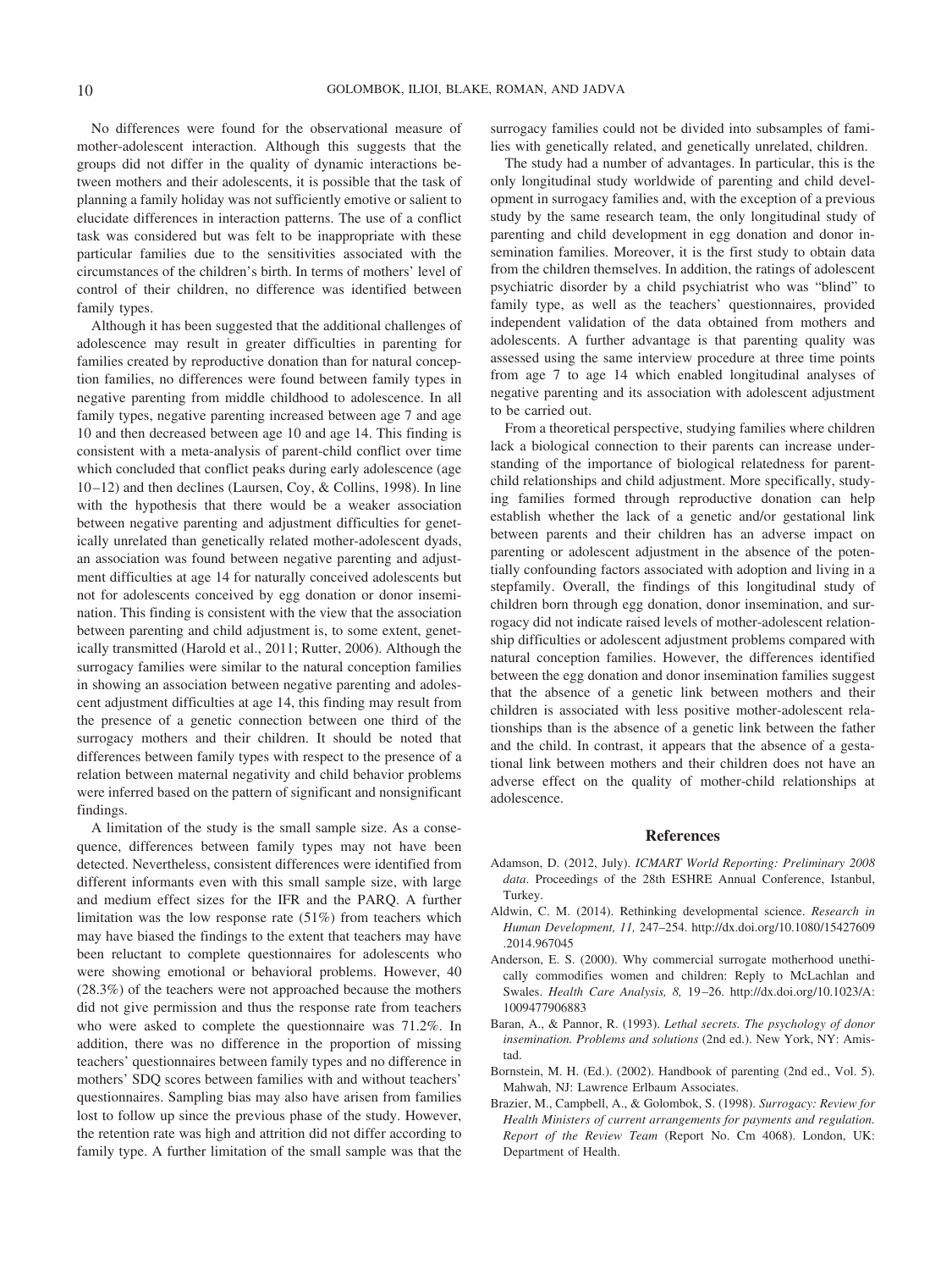- Brodzinsky, D. M. (2011). Children's understanding of adoption: Developmental and clinical implications. *Professional Psychology: Research and Practice, 42,* 200 –207.<http://dx.doi.org/10.1037/a0022415>
- Brodzinsky, D. M., & Pinderhughes, E. (2002). Parenting and child development in adoptive families. In M. H. Bornstein (Ed.) *Handbook of parenting* (Vol. 1, pp. 279 –311). Hillsdale, NJ: Lawrence Erlbaum Associates.
- <span id="page-11-0"></span>Cahn, N. (2009). Necessary subjects: The need for a mandatory national donor gamete databank. *DePaul Journal of Health Care Law, 12,* 203–223.
- Carson, C., Redshaw, M., Sacker, A., Kelly, Y., Kurinczuk, J. J., & Quigley, M. A. (2013). Effects of pregnancy planning, fertility, and assisted reproductive treatment on child behavioral problems at 5 and 7 years: Evidence from the Millennium Cohort Study. *Fertility and Sterility, 99,* 456 – 463.<http://dx.doi.org/10.1016/j.fertnstert.2012.10.029>
- Collins, W. A., Maccoby, E. E., Steinberg, L., Hetherington, E. M., & Bornstein, M. H. (2000). Contemporary research on parenting: The case for nature and nurture. *American Psychologist, 55,* 218 –232.
- Daniels, K. R., & Taylor, K. (1993). Secrecy and openness in donor insemination. *Politics & the Life Sciences, 12,* 155–170. [http://dx.doi](http://dx.doi.org/10.1017/S0730938400023984) [.org/10.1017/S0730938400023984](http://dx.doi.org/10.1017/S0730938400023984)
- Deater-Deckard, K., & Petrill, S. A. (2004). Parent-child dyadic mutuality and child behavior problems: An investigation of gene-environment processes. *Journal of Child Psychology and Psychiatry, 45,* 1171–1179. <http://dx.doi.org/10.1111/j.1469-7610.2004.00309.x>
- Dunn, J., Davies, L. C., O'Connor, T. G., & Sturgess, W. (2000). Parents' and partners' life course and family experiences: Links with parent-child relationships in different family settings. *Journal of Child Psychology and Psychiatry, 41,* 955–968. [http://dx.doi.org/10.1111/1469-7610](http://dx.doi.org/10.1111/1469-7610.00684) [.00684](http://dx.doi.org/10.1111/1469-7610.00684)
- Dunn, J., Deater-Deckard, K., Pickering, K., O'Connor, T. G., & Golding, J., & the ALSPAC Study Team. Avon Longitudinal Study of Pregnancy and Childhood. (1998). Children's adjustment and prosocial behaviour in step-, single-parent, and non-stepfamily settings: Findings from a community study. *Journal of Child Psychology and Psychiatry, 39,* 1083–1095.<http://dx.doi.org/10.1111/1469-7610.00413>
- Fergusson, D. M., Lynskey, M., & Horwood, L. J. (1995). The adolescent outcomes of adoption: A 16-year longitudinal study. *Child Psychology & Psychiatry & Allied Disciplines, 36,* 597– 615. [http://dx.doi.org/10](http://dx.doi.org/10.1111/j.1469-7610.1995.tb02316.x) [.1111/j.1469-7610.1995.tb02316.x](http://dx.doi.org/10.1111/j.1469-7610.1995.tb02316.x)
- Golombok, S., Blake, L., Casey, P., Roman, G., & Jadva, V. (2013). Children born through reproductive donation: A longitudinal study of psychological adjustment. *Journal of Child Psychology and Psychiatry, 54,* 653– 660.<http://dx.doi.org/10.1111/jcpp.12015>
- Golombok, S., Jadva, V., Lycett, E., Murray, C., & MacCallum, F. (2005). Families created by gamete donation: Follow-up at age 2. *Human Reproduction, 20,* 286 –293.<http://dx.doi.org/10.1093/humrep/deh585>
- Golombok, S., Lycett, E., MacCallum, F., Jadva, V., Murray, C., Rust, J., . . . Margara, R. (2004). Parenting infants conceived by gamete donation. *Journal of Family Psychology, 18,* 443– 452. [http://dx.doi.org/10.1037/](http://dx.doi.org/10.1037/0893-3200.18.3.443) [0893-3200.18.3.443](http://dx.doi.org/10.1037/0893-3200.18.3.443)
- Golombok, S., MacCallum, F., Murray, C., Lycett, E., & Jadva, V. (2006). Surrogacy families: Parental functioning, parent-child relationships and children's psychological development at age 2. *Journal of Child Psychology & Psychiatry, 47,* 213–222.
- Golombok, S., Murray, C., Jadva, V., Lycett, E., MacCallum, F., & Rust, J. (2006). Non-genetic and non-gestational parenthood: Consequences for parent-child relationships and the psychological well-being of mothers, fathers and children at age 3. *Human Reproduction, 21,* 1918 –1924. <http://dx.doi.org/10.1093/humrep/del039>
- Golombok, S., Murray, C., Jadva, V., MacCallum, F., & Lycett, E. (2004). Families created through surrogacy arrangements: Parent-child relationships in the 1st year of life. *Developmental Psychology, 40, 400-411*. <http://dx.doi.org/10.1037/0012-1649.40.3.400>
- Golombok, S., Readings, J., Blake, L., Casey, P., Marks, A., & Jadva, V. (2011). Families created through surrogacy: Mother-child relationships and children's psychological adjustment at age 7. *Developmental Psychology, 47,* 1579 –1588.<http://dx.doi.org/10.1037/a0025292>
- Golombok, S., Readings, J., Blake, L., Casey, P., Mellish, L., Marks, A., & Jadva, V. (2011). Children conceived by gamete donation: Psychological adjustment and mother-child relationships at age 7. *Journal of Family Psychology, 25,* 230 –239.<http://dx.doi.org/10.1037/a0022769>
- Goodman, R. (2001). Psychometric properties of the Strengths and Difficulties Questionnaire. *Journal of the American Academy of Child & Adolescent Psychiatry, 40,* 1337–1345. [http://dx.doi.org/10.1097/](http://dx.doi.org/10.1097/00004583-200111000-00015) [00004583-200111000-00015](http://dx.doi.org/10.1097/00004583-200111000-00015)
- Grotevant, H. D., & Cooper, C. R. (1985). Patterns of interaction in family relationships and the development of identity exploration in adolescence. *Child Development, 56,* 415– 428.<http://dx.doi.org/10.2307/1129730>
- Grotevant, H. D., & Von Korff, L. (2011). Adoptive identity. In S. J. Schwartz, K. Luycks, & V. L. Vignoles, (Eds.), *Handbook of identity theory and research*. New York, NY: Springer. [http://dx.doi.org/10](http://dx.doi.org/10.1007/978-1-4419-7988-9_24) [.1007/978-1-4419-7988-9\\_24](http://dx.doi.org/10.1007/978-1-4419-7988-9_24)
- Harold, G. T., Rice, F., Hay, D. F., Boivin, J., van den Bree, M., & Thapar, A. (2011). Familial transmission of depression and antisocial behavior symptoms: Disentangling the contribution of inherited and environmental factors and testing the mediating role of parenting. *Psychological Medicine, 41,* 1175–1185. [http://dx.doi.org/10.1017/S0033291710](http://dx.doi.org/10.1017/S0033291710001753) [001753](http://dx.doi.org/10.1017/S0033291710001753)
- Hayatbakhsh, M. R., Najman, J. M., Khatun, M., Al Mamun, A., Bor, W., & Clavarino, A. (2011). A longitudinal study of child mental health and problem behaviours at 14 years of age following unplanned pregnancy. *Psychiatry Research, 185,* 200 –204. [http://dx.doi.org/10.1016/j](http://dx.doi.org/10.1016/j.psychres.2010.05.019) [.psychres.2010.05.019](http://dx.doi.org/10.1016/j.psychres.2010.05.019)
- Hetherington, E. M., & Stanley-Hagan, M. M. (2002). Parenting in divorced and remarried families. In M. Bornstein (Ed.), *Handbook of parenting: Being and becoming a parent* (pp. 287–316). Mahwah, NJ: Erlbaum.
- Hudson, W. (1989). *Index of family relations*. Tempe, AZ: Walmyr.
- Jadva, V., Blake, L., Casey, P., & Golombok, S. (2012). Surrogacy families 10 years on: Relationship with the surrogate, decisions over disclosure and children's understanding of their surrogacy origins. *Human Reproduction, 27,* 3008 –3014.<http://dx.doi.org/10.1093/humrep/des273>
- Juffer, F., & van IJzendoorn, M. H. (2005). Behavior problems and mental health referrals of international adoptees: A meta-analysis. *JAMA: Journal of the American Medical Association, 293,* 2501–2515. [http://dx.doi](http://dx.doi.org/10.1001/jama.293.20.2501) [.org/10.1001/jama.293.20.2501](http://dx.doi.org/10.1001/jama.293.20.2501)
- Juffer, F., & van IJzendoorn, M. H. (2007). Adoptees do not lack selfesteem: A meta-analysis of studies on self-esteem of transracial, international, and domestic adoptees. *Psychological Bulletin, 133,* 1067– 1083.<http://dx.doi.org/10.1037/0033-2909.133.6.1067>
- Kern, M. L., Benson, L., Steinberg, E. A., & Steinberg, L. (2016). The EPOCH measure of adolescent well-being. *Psychological Assessment, 28,* 586 –597.<http://dx.doi.org/10.1037/pas0000201>
- Lamb, M. (2010). *The role of the father in child development* (5th ed.). Hoboken, NJ: Wiley.
- Lamb, M. E. (2012). Mothers, fathers, families, and circumstances: Factors affecting children's adjustment. *Applied Developmental Science, 16,* 98 –111.<http://dx.doi.org/10.1080/10888691.2012.667344>
- Laursen, B., Coy, K. C., & Collins, W. A. (1998). Reconsidering changes in parent-child conflict across adolescence: A meta-analysis. *Child Development, 69,* 817– 832. [http://dx.doi.org/10.1111/j.1467-8624.1998](http://dx.doi.org/10.1111/j.1467-8624.1998.00817.x) [.00817.x](http://dx.doi.org/10.1111/j.1467-8624.1998.00817.x)
- Nelson, J. A., & O'Brien, M. (2012). Does an unplanned pregnancy have long-term implications for mother-child relationships? *Journal of Family Issues, 33,* 506 –526.<http://dx.doi.org/10.1177/0192513X11420820>
- O'Connor, T. G., Dunn, J., Jenkins, J. M., Pickering, K., & Rasbash, J. (2001). Family settings and children's adjustment: Differential adjust-